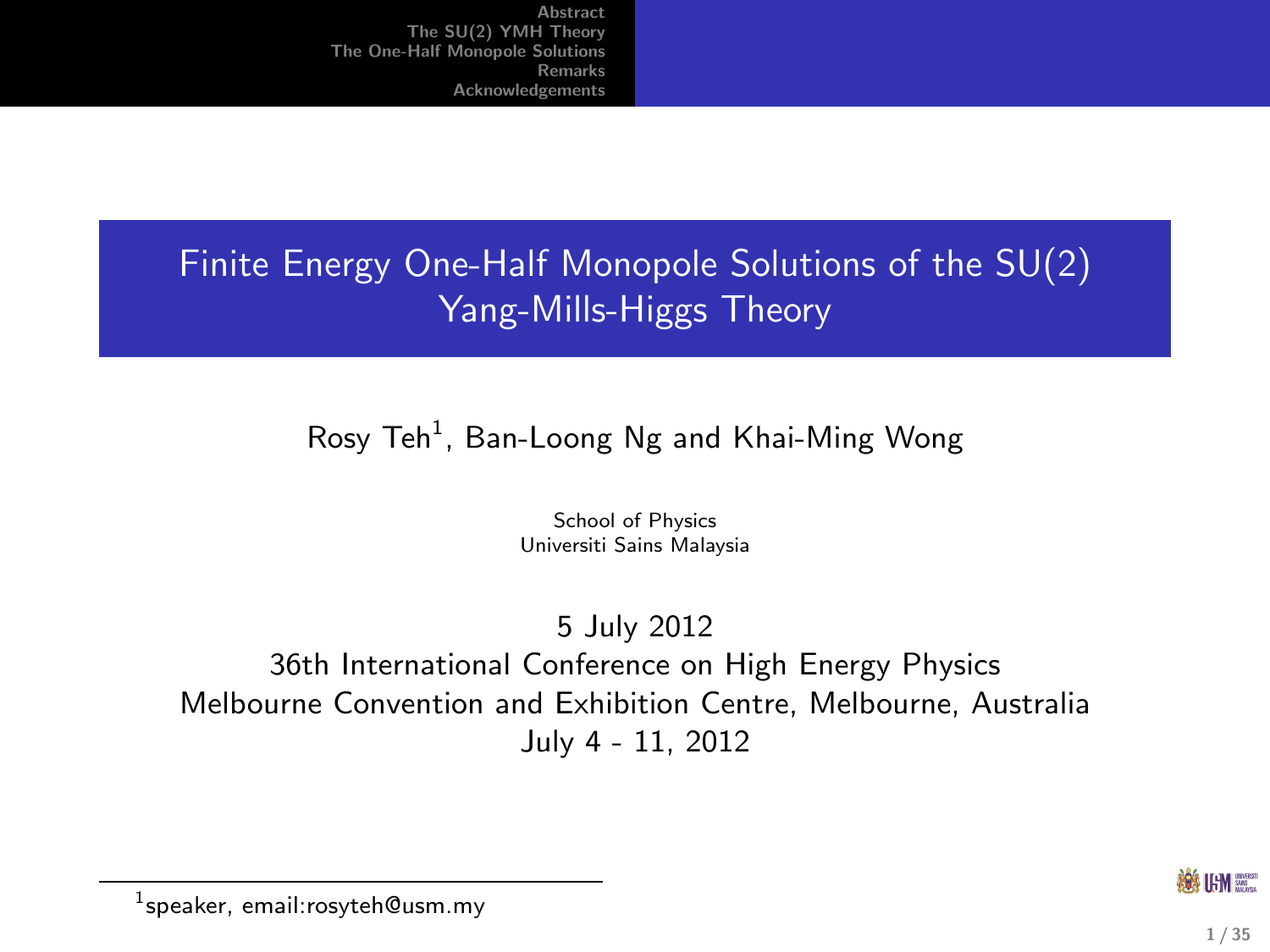### **Outline**

#### **[Abstract](#page-2-0)**

#### [The SU\(2\) YMH Theory](#page-3-0)

#### [The One-Half Monopole Solutions](#page-13-0)

[The Exact Asymptotic One-Half Monopole Solutions](#page-13-0) [The Numerical Calculations](#page-16-0) [The Magnetic Dipole Moment and Magnetic Charge](#page-19-0) [The Magnetic Field and Higgs Field](#page-24-0) [The Energy Density and Total Energy](#page-28-0)

#### [Remarks](#page-30-0)

#### [Acknowledgements](#page-31-0)

#### 3第1HM 第二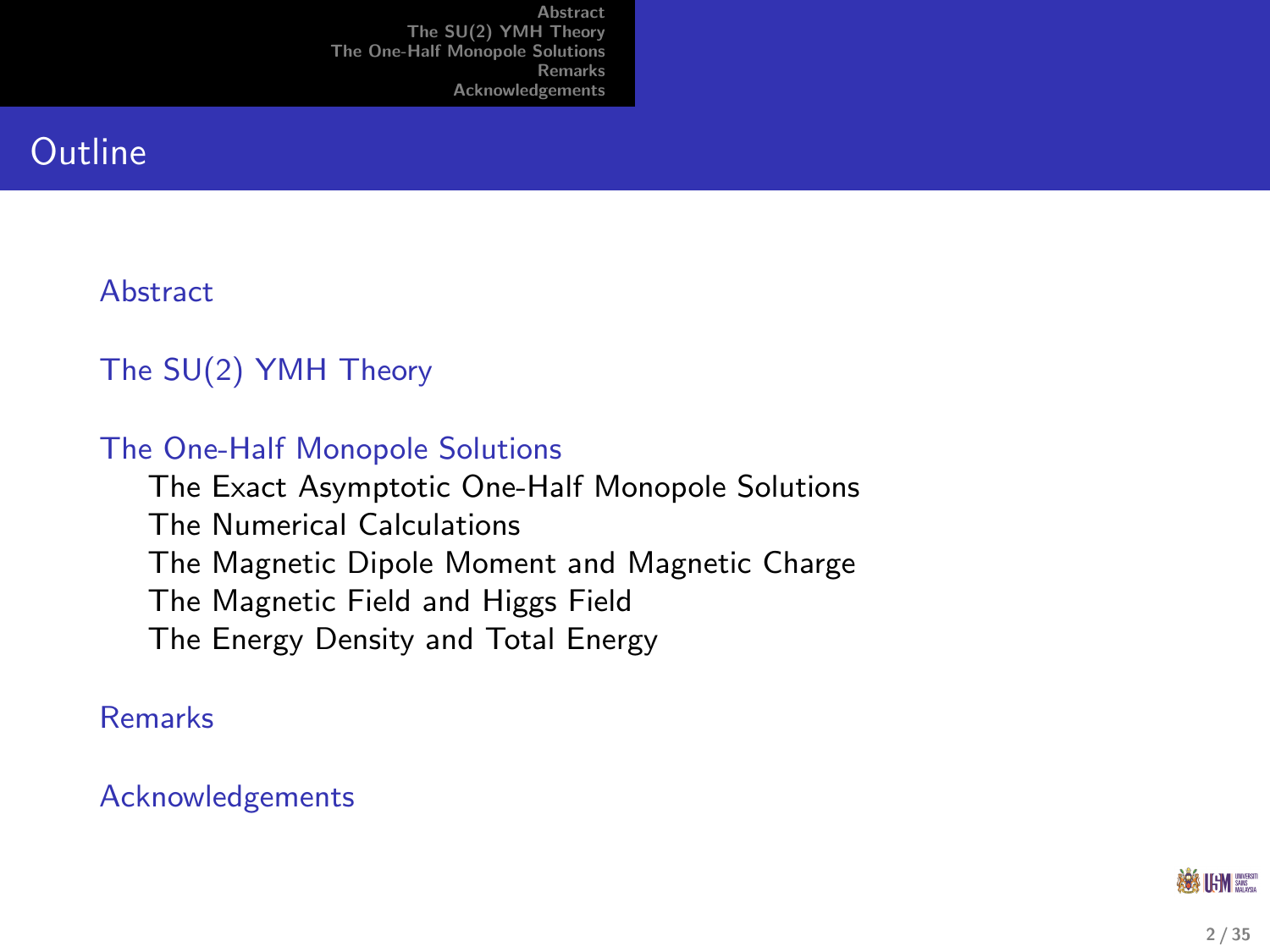### Abstract

- $\triangleright$  We present finite energy SU(2) Yang-Mills-Higgs particles of one-half topological charge.
- $\triangleright$  The 't Hooft Abelian magnetic fields of these solutions at spatial infinity correspond to the magnetic field of a positive one-half magnetic monopole located at  $r = 0$  and a semi-infinite Dirac string singularity located on one half of the z-axis which carries a magnetic flux of  $\frac{2\pi}{\mathcal{E}}$  going into the center of the sphere at infinity. Hence the net magnetic charge is zero.
- <span id="page-2-0"></span> $\triangleright$  The non-Abelian solutions possess gauge potentials that are singular at only one point at large distances, elsewhere they are regular.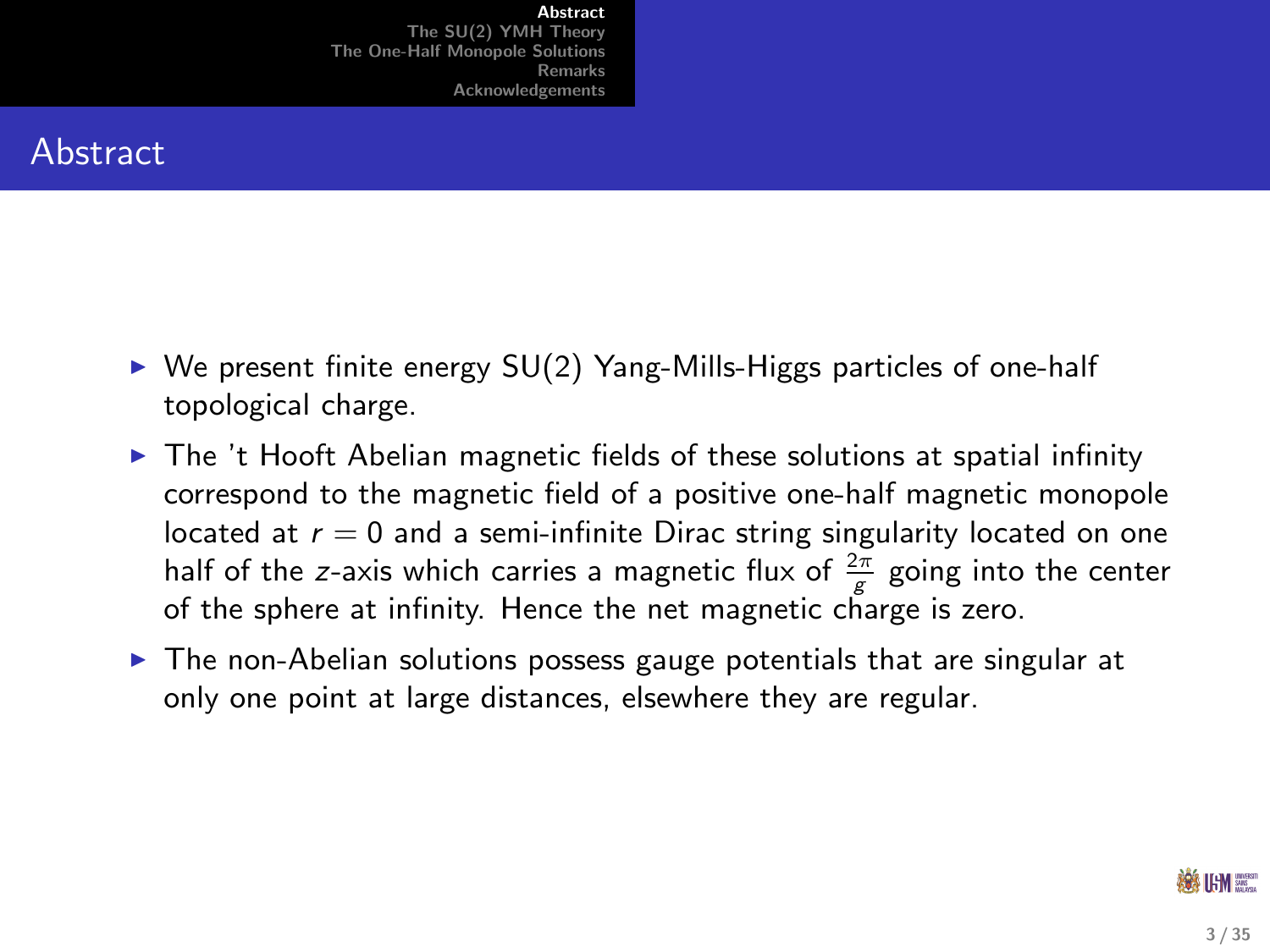# The SU(2) YMH Theory

 $\triangleright$  The SU(2) YMH Lagrangian is given by

$$
\mathcal{L} = -\frac{1}{4} F_{\mu\nu}^a F^{a\mu\nu} - \frac{1}{2} D^{\mu} \Phi^a D_{\mu} \Phi^a - \frac{1}{4} \lambda (\Phi^a \Phi^a - \frac{\mu^2}{\lambda})^2. \tag{1}
$$

Here  $\mu$  is the Higgs field mass,  $\lambda$  is the strength of the Higgs potential. πere  $\mu$  is the riggs field mass,  $\lambda$  is the strength of the riggs field is  $\xi = \mu/\sqrt{\lambda}$ .

 $\triangleright$  The covariant derivative of the Higgs field and the gauge field strength tensor are given respectively by

$$
D_{\mu}\Phi^{a} = \partial_{\mu}\Phi^{a} + g\epsilon^{abc}A_{\mu}^{b}\Phi^{c},
$$
  
\n
$$
F_{\mu\nu}^{a} = \partial_{\mu}A_{\nu}^{a} - \partial_{\nu}A_{\mu}^{a} + g\epsilon^{abc}A_{\mu}^{b}A_{\nu}^{c},
$$
\n(2)

where  $g$  is the gauge field coupling constant. The metric used is  $g_{\mu\nu} = (- + + +)$ . The SU(2) internal group indices a, b,  $c = 1, 2, 3$  and the space-time indices are  $\mu$ ,  $\nu$ ,  $\alpha = 0, 1, 2$ , and 3 in Minkowski space.

<span id="page-3-1"></span><span id="page-3-0"></span>88 IHM 387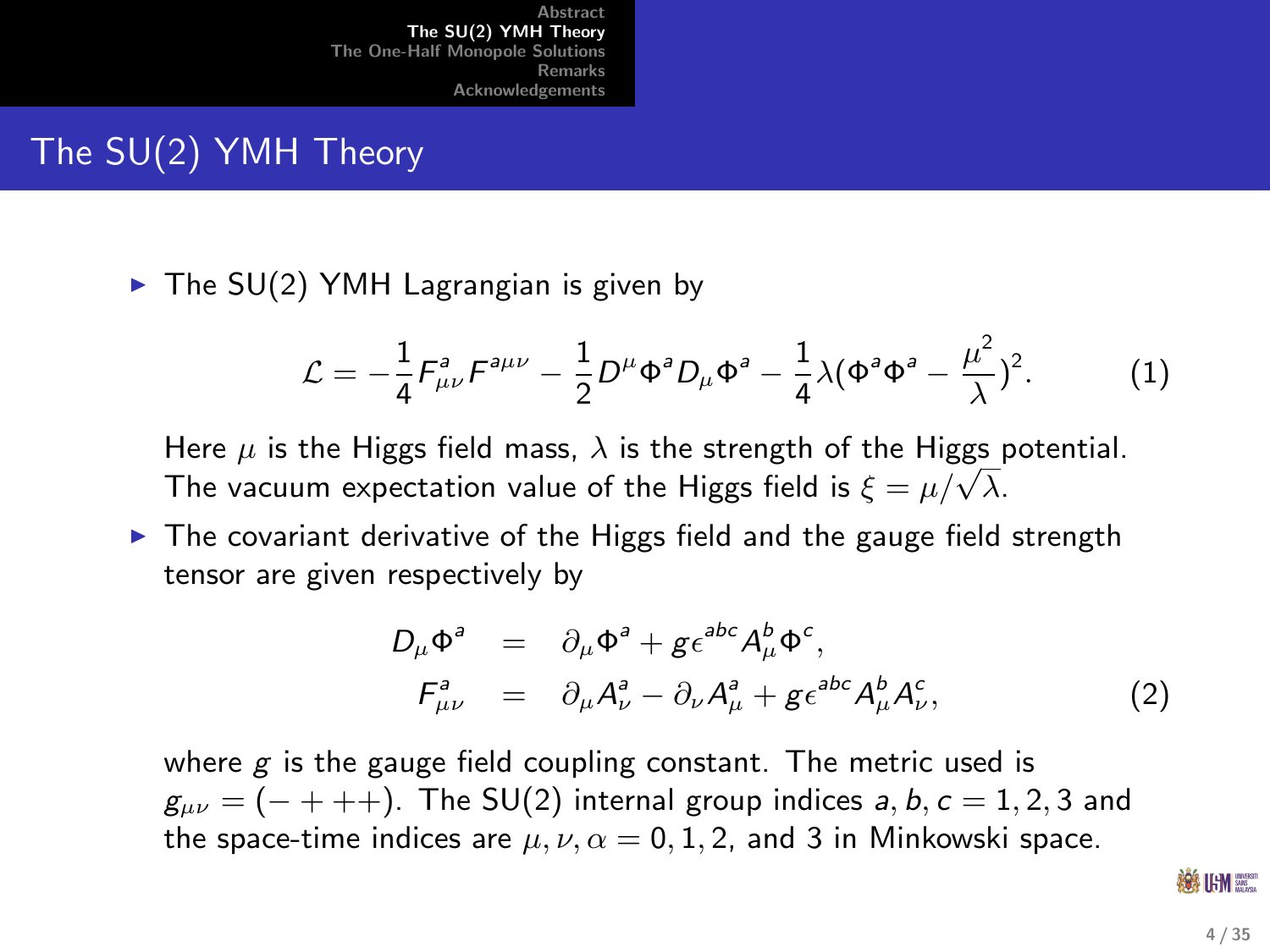# The SU(2) YMH Theory (cont.)

 $\blacktriangleright$  The equations of motion that follow from the Lagrangian [\(1\)](#page-3-1) are

$$
D^{\mu}F_{\mu\nu}^{a} = \partial^{\mu}F_{\mu\nu}^{a} + g\epsilon^{abc}A^{b\mu}F_{\mu\nu}^{c} = g\epsilon^{abc}\Phi^{b}D_{\nu}\Phi^{c},
$$
  
\n
$$
D^{\mu}D_{\mu}\Phi^{a} = \lambda\Phi^{a}(\Phi^{b}\Phi^{b} - \xi^{2}),
$$
\n(3)

and the Bogomol'nyi equation holds in the limit of vanishing  $\mu$  and  $\lambda$ ,

<span id="page-4-1"></span><span id="page-4-0"></span>
$$
B_i^a \pm D_i \Phi^a = 0. \tag{4}
$$

 $\triangleright$  The electromagnetic field tensor proposed by 't Hooft [\[1\]](#page-32-0) is

$$
F_{\mu\nu} = \hat{\Phi}^a F^a_{\mu\nu} - \frac{1}{g} \epsilon^{abc} \hat{\Phi}^a D_\mu \hat{\Phi}^b D_\nu \hat{\Phi}^c,
$$
  

$$
= \partial_\mu A_\nu - \partial_\nu A_\mu - \frac{1}{g} \epsilon^{abc} \hat{\Phi}^a \partial_\mu \hat{\Phi}^b \partial_\nu \hat{\Phi}^c,
$$
(5)

where  $A_{\mu} = \hat{\Phi}^a A_{\mu}^a$ , the Higgs unit vector,  $\hat{\Phi}^a = \Phi^a / |\Phi|$ , and the Higgs field magnitude  $|\Phi| = \sqrt{\Phi^a \Phi^a}$ .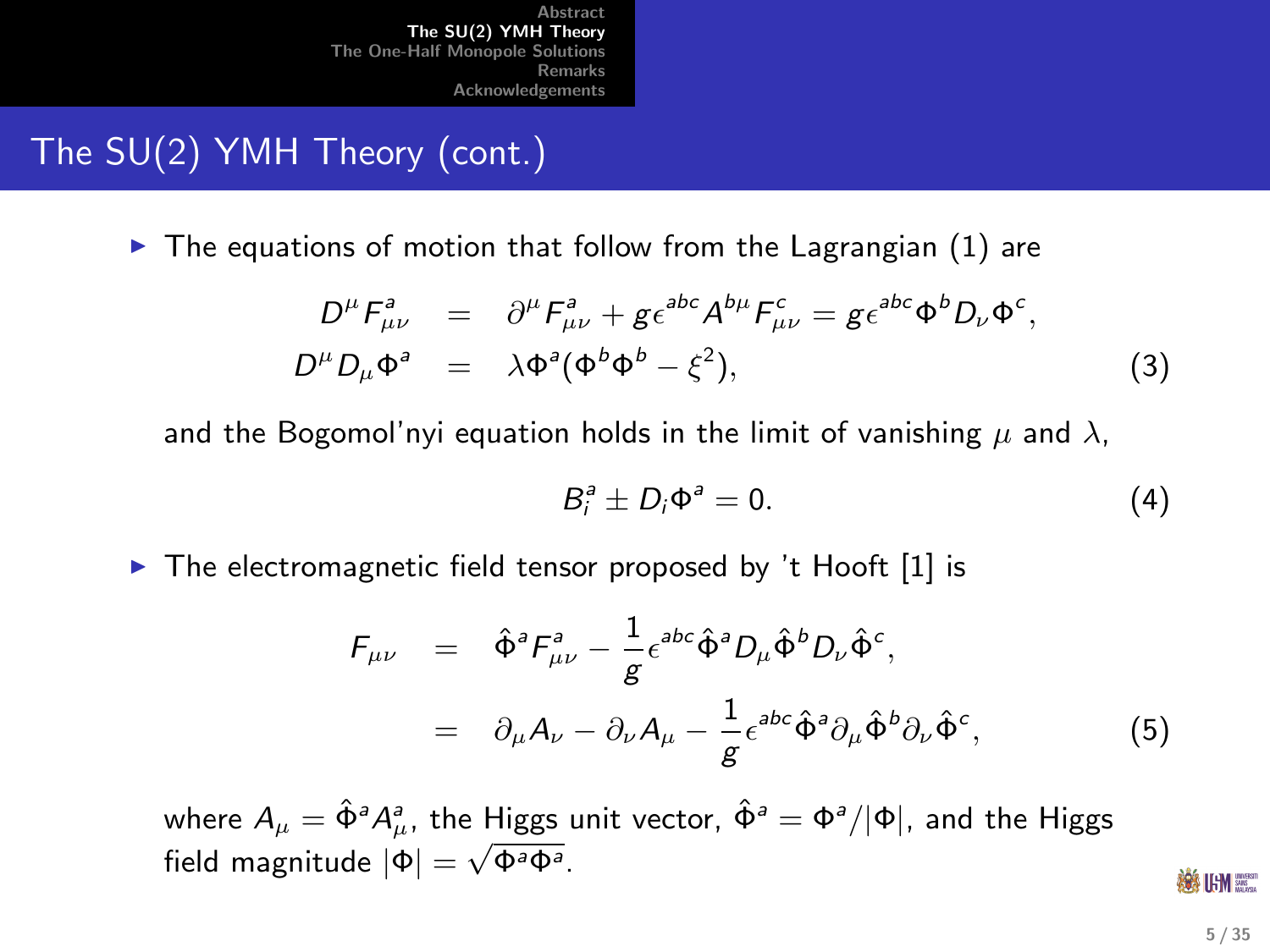# The SU(2) YMH Theory (cont.)

 $\blacktriangleright$  Eq. [\(5\)](#page-4-0) can be decompose into the gauge part and the Higgs part respectively,

$$
G_{\mu\nu} = \partial_{\mu} A_{\nu} - \partial_{\nu} A_{\mu}, \quad H_{\mu\nu} = -\frac{1}{g} \epsilon^{abc} \hat{\Phi}^a \partial_{\mu} \hat{\Phi}^b \partial_{\nu} \hat{\Phi}^c. \tag{6}
$$

 $\blacktriangleright$  Hence the decomposed magnetic field is

<span id="page-5-0"></span>
$$
B_i = -\frac{1}{2}\epsilon_{ijk}F_{jk} = B_i^G + B_i^H. \tag{7}
$$

The net magnetic charge of the system is

$$
M = \frac{1}{4\pi} \int \partial^i B_i \ d^3 x = \frac{1}{4\pi} \oint d^2 \sigma_i B_i.
$$
 (8)

<span id="page-5-1"></span>- 激明

6 / 35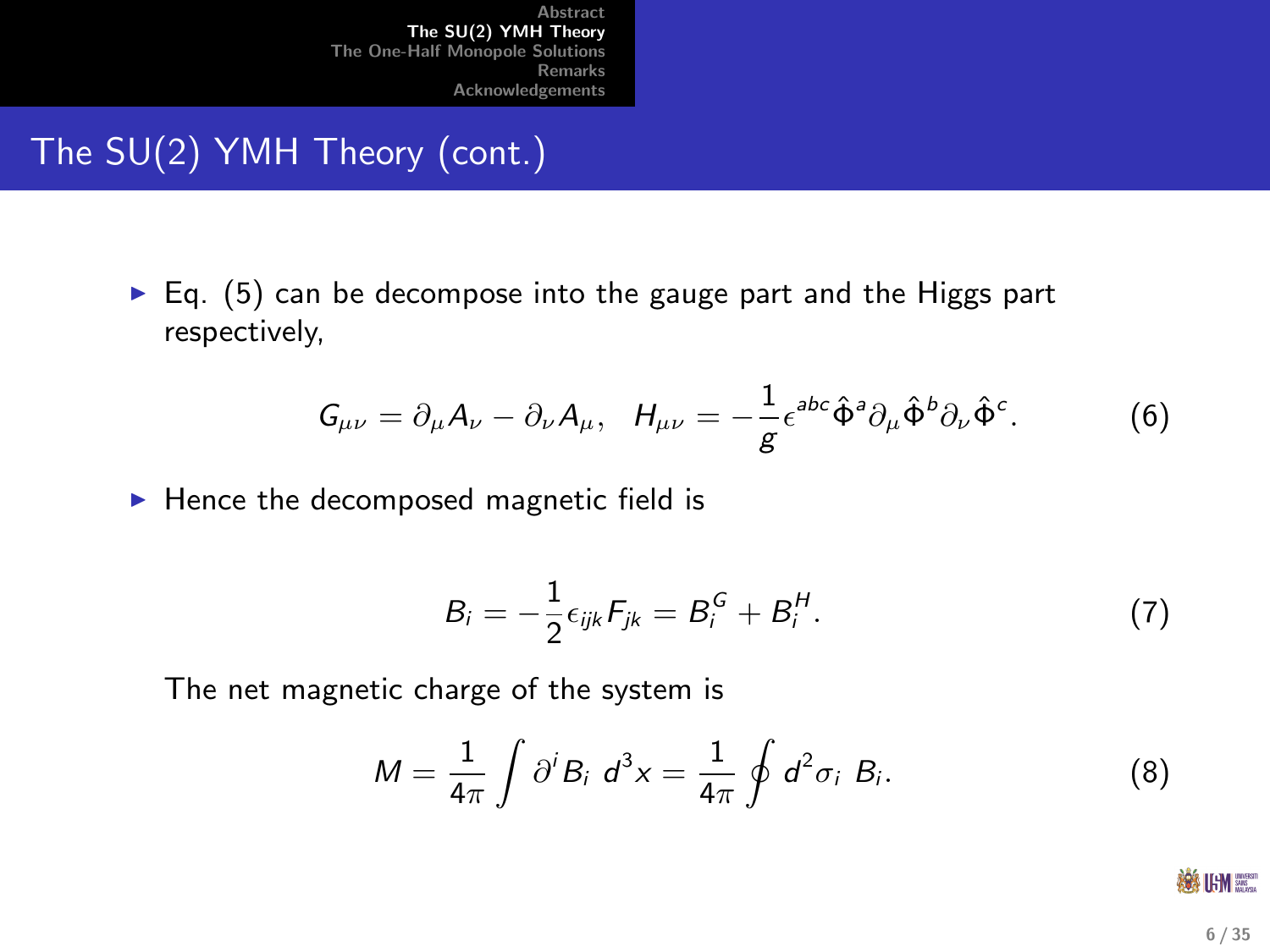## The SU(2) YMH Theory (cont.)

 $\triangleright$  The topological magnetic current [\[12\]](#page-33-0)

$$
k_{\mu} = \frac{1}{8\pi} \epsilon_{\mu\nu\rho\sigma} \epsilon_{abc} \partial^{\nu} \hat{\Phi}^{a} \partial^{\rho} \hat{\Phi}^{b} \partial^{\sigma} \hat{\Phi}^{c}, \qquad (9)
$$

is also the topological current density of the system. Hence the corresponding conserved topological magnetic charge is

$$
M_H = \frac{1}{g} \int d^3x \ k_0 = \frac{1}{8\pi g} \int \epsilon_{ijk} \epsilon^{abc} \partial_i \left( \hat{\Phi}^a \partial_j \hat{\Phi}^b \partial_k \hat{\Phi}^c \right) d^3x
$$
  
\n
$$
= \frac{1}{8\pi} \oint d^2 \sigma_i \left( \frac{1}{g} \epsilon_{ijk} \epsilon^{abc} \hat{\Phi}^a \partial_j \hat{\Phi}^b \partial_k \hat{\Phi}^c \right)
$$
  
\n
$$
= \frac{1}{4\pi} \oint d^2 \sigma_i B_i^H.
$$
 (10)

The magnetic charge  $M_H$  is the total magnetic charge of the system if and only if the gauge field is non singular [\[13\]](#page-33-1). If the gauge field is singular and carries Dirac string monopoles  $M_G$ , then the total magnetic charge is  $M = M_G + M_H$ .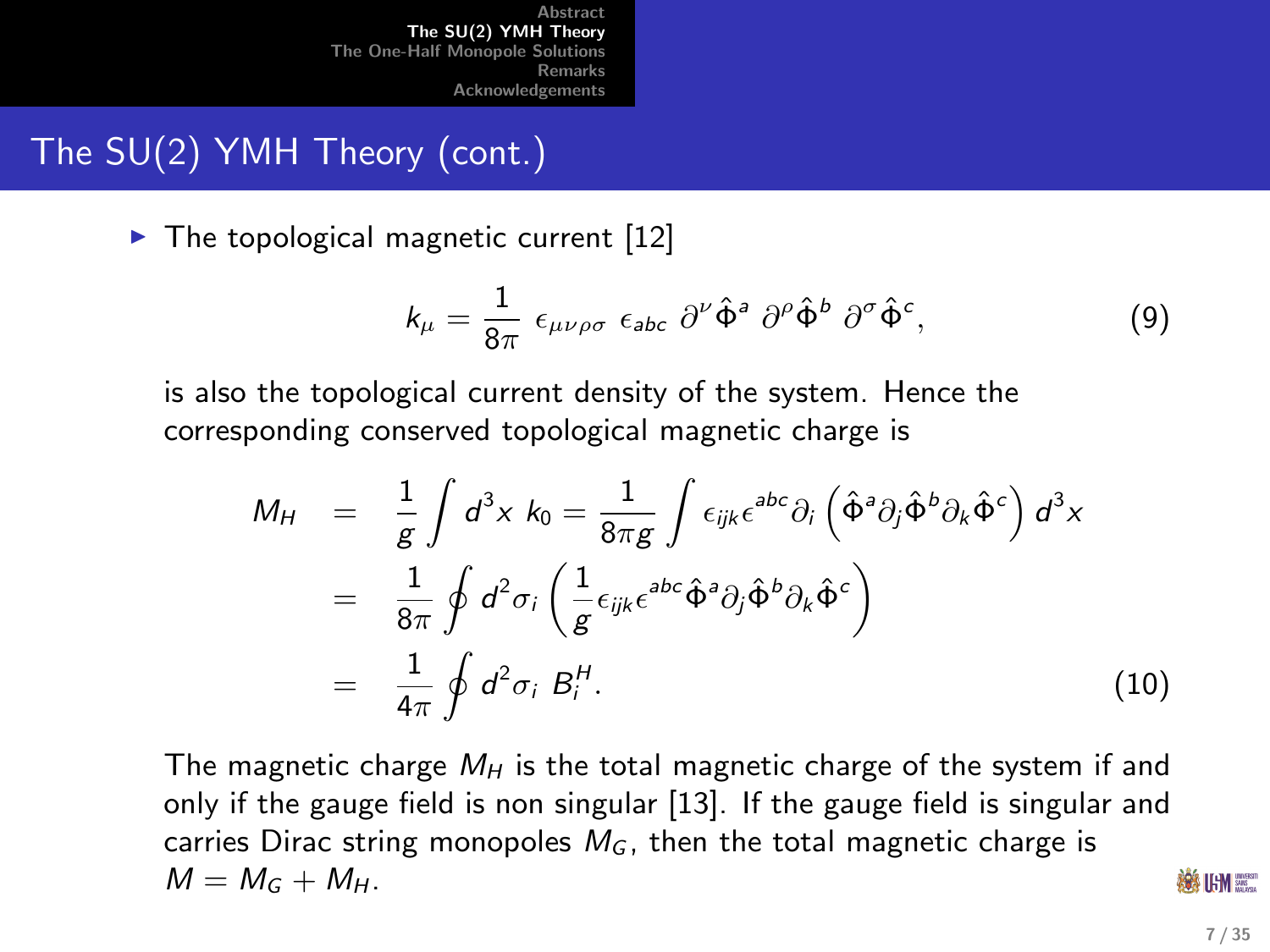# The SU(2) YMH Theory (cont.)

In the electrically neutral BPS limit when the Higgs potential vanishes, the energy is a minimum, [\[14\]](#page-34-0)

$$
E_{min} = \mp \int \partial_i (B_i^a \Phi^a) d^3x + \int \frac{1}{2} (B_i^a \pm D_i \Phi^a)^2 d^3x
$$
  
= 
$$
\mp \int \partial_i (B_i^a \Phi^a) d^3x = \frac{4\pi \xi}{g} M_H.
$$
 (11)

Hence the dimensionless minimum total energy is  $M_H$ .

For non-BPS solution, its energy must be greater than that of Eq.  $(11)$ . The dimensionless value is given by

$$
E = \frac{g}{8\pi\xi} \int \{B_i^a B_i^a + D_i \Phi^a D_i \Phi^a + \frac{\lambda}{2} (\Phi^a \Phi^a - \xi^2)^2 \} d^3x \ge M_H.
$$
 (12)

<span id="page-7-1"></span><span id="page-7-0"></span>3第1HM 第二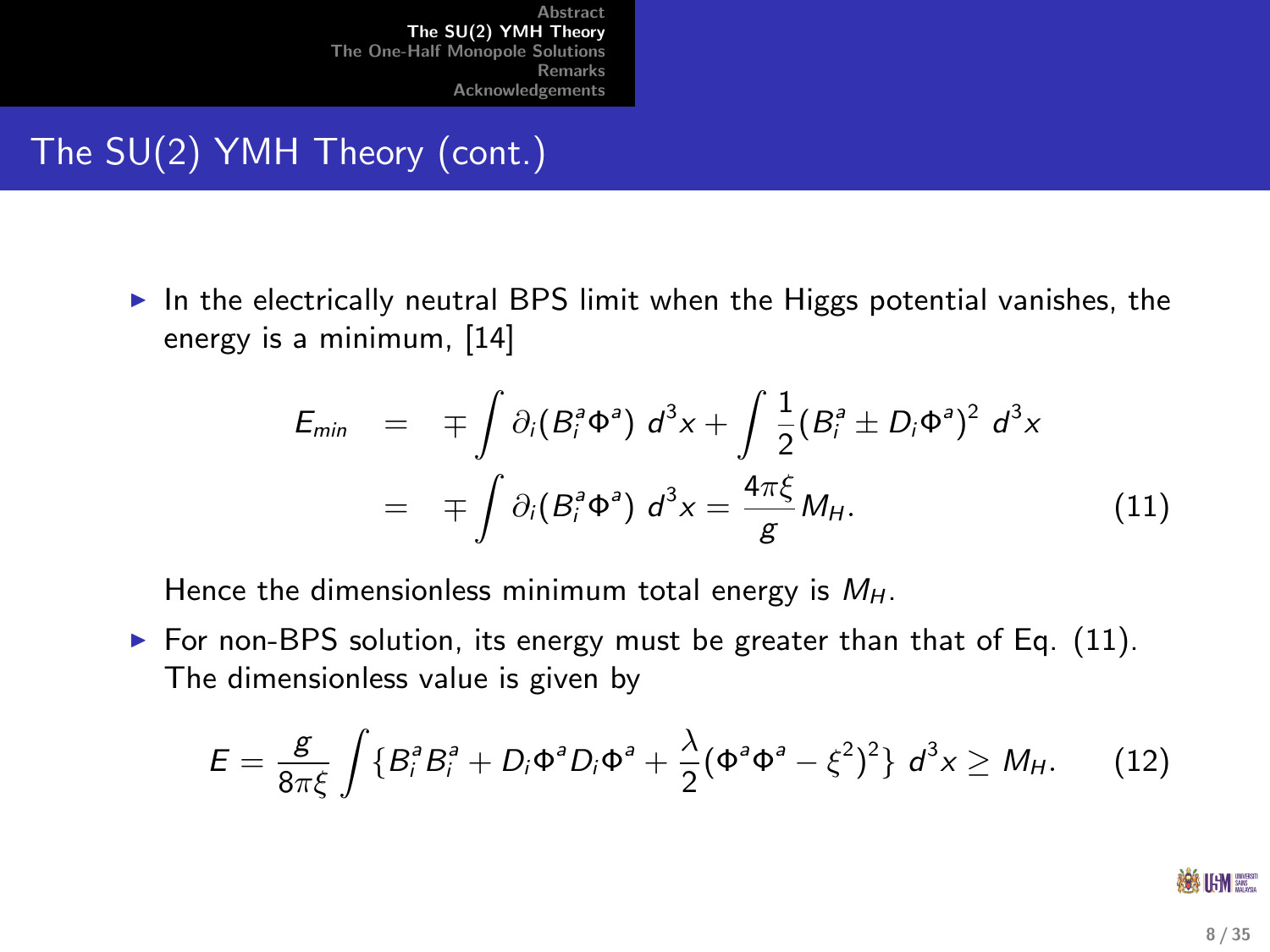### The SU(2) YMH Theory (cont.)

 $\blacktriangleright$  The magnetic ansatz is [\[8\]](#page-33-2)

$$
gA_i^a = -\frac{\hat{n}_{\phi}^a}{r} \left\{ \psi_1(r,\theta)\hat{\theta}_i - R_1(r,\theta)\hat{r}_i \right\} + \frac{1}{r\sin\theta} \left\{ P_1(r,\theta)\hat{n}_{\theta}^a - P_2(r,\theta)\hat{n}_r^a \right\} \hat{\phi}_i, gA_0^a = 0, \quad g\Phi^a = \Phi_1(r,\theta) \hat{n}_r^a + \Phi_2(r,\theta)\hat{n}_{\theta}^a,
$$
 (13)

where  $P_1(r, \theta) = \sin \theta \psi_2(r, \theta)$  and  $P_2(r, \theta) = \sin \theta R_2(r, \theta)$ . The spatial and isospin unit vectors are respectively,

<span id="page-8-0"></span>
$$
\hat{r}_i = \sin \theta \cos \phi \, \delta_{i1} + \sin \theta \, \sin \phi \, \delta_{i2} + \cos \theta \, \delta_{i3},
$$
\n
$$
\hat{\theta}_i = \cos \theta \cos \phi \, \delta_{i1} + \cos \theta \, \sin \phi \, \delta_{i2} - \sin \theta \, \delta_{i3},
$$
\n
$$
\hat{\phi}_i = -\sin \phi \, \delta_{i1} + \cos \phi \, \delta_{i2},
$$
\n
$$
\hat{n}_r^2 = \sin \theta \, \cos n\phi \, \delta_1^2 + \sin \theta \, \sin n\phi \, \delta_2^2 + \cos \theta \, \delta_3^2,
$$
\n
$$
\hat{n}_\theta^2 = \cos \theta \, \cos n\phi \, \delta_1^2 + \cos \theta \, \sin n\phi \, \delta_2^2 - \sin \theta \, \delta_3^2,
$$
\n
$$
\hat{n}_\phi^2 = -\sin n\phi \, \delta_1^2 + \cos n\phi \, \delta_2^2; \text{ where } n = 1.
$$
\n(15)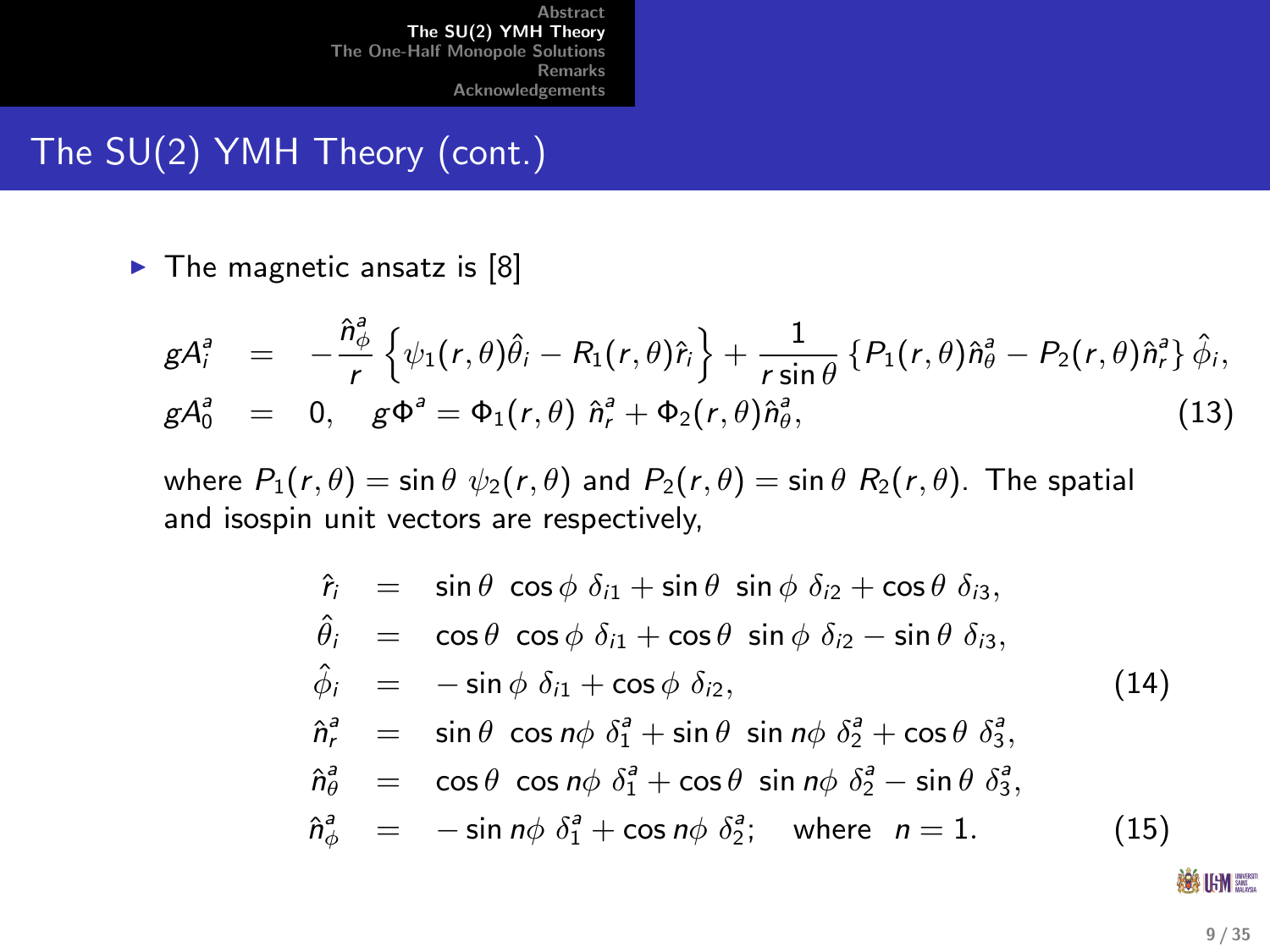## The SU(2) YMH Theory (cont.)

 $\blacktriangleright$  The magnetic ansatz [\(13\)](#page-8-0) is form invariant under the gauge transformation

$$
\omega = \exp\left(\frac{i}{2}\sigma^a \hat{n}_{\phi}^a f(r,\theta)\right), \quad \sigma^a = \text{ Pauli matrices} \tag{16}
$$

and the transformed gauge potential and Higgs field take the form,

$$
gA_i^{'a} = -\frac{1}{r} \{\psi_1 - \partial_{\theta} f\} \hat{n}_{\phi}^a \hat{\theta}_i + \frac{1}{r} \{R_1 + r\partial_r f\} \hat{n}_{\phi}^a \hat{r}_i
$$
  
+ 
$$
\frac{1}{r \sin \theta} \{P_1 \cos f + P_2 \sin f + n[\sin \theta - \sin(f + \theta)]\} \hat{n}_{\phi}^a \hat{\phi}_i
$$
  
- 
$$
\frac{1}{r \sin \theta} \{P_2 \cos f - P_1 \sin f + n[\cos \theta - \cos(f + \theta)]\} \hat{n}_r^a \hat{\phi}_i,
$$
  

$$
gA_0^{'a} = 0,
$$
  

$$
g\Phi^{'a} = (\Phi_1 \cos f + \Phi_2 \sin f) \hat{n}_r^a + (\Phi_2 \cos f - \Phi_1 \sin f) \hat{n}_{\theta}^a.
$$
 (17)

<span id="page-9-0"></span>**総UM** 需

10 / 35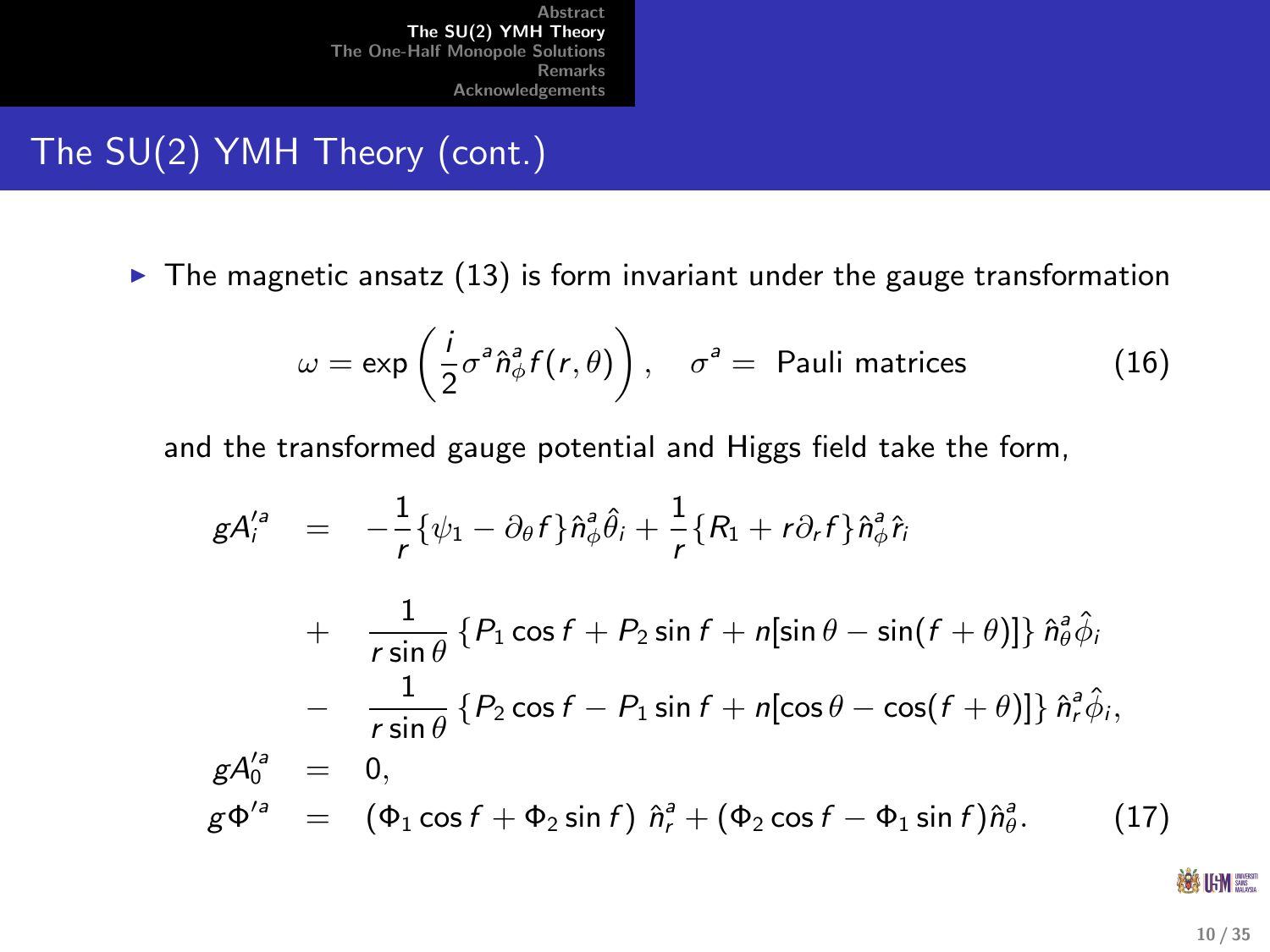# The SU(2) YMH Theory (cont.)

 $\triangleright$  The general Higgs fields in the spherical and the rectangular coordinate systems are respectively

$$
g\Phi^a = \Phi_1(x) \hat{n}_r^2 + \Phi_2(x) \hat{n}_\theta^3 + \Phi_3(x) \hat{n}_\phi^3
$$
  
\n
$$
= \tilde{\Phi}_1(x) \delta^{a1} + \tilde{\Phi}_2(x) \delta^{a2} + \tilde{\Phi}_3(x) \delta^{a3},
$$
\n(18)  
\n
$$
\tilde{\Phi}_1 = \sin \theta \cos n\phi \Phi_1 + \cos \theta \cos n\phi \Phi_2 - \sin n\phi \Phi_3 = |\Phi| \sin \alpha \cos \beta
$$
  
\n
$$
\tilde{\Phi}_2 = \sin \theta \sin n\phi \Phi_1 + \cos \theta \sin n\phi \Phi_2 + \cos n\phi \Phi_3 = |\Phi| \sin \alpha \sin \beta
$$
  
\n
$$
\tilde{\Phi}_3 = \cos \theta \Phi_1 - \sin \theta \Phi_2 = |\Phi| \cos \alpha.
$$
\n(19)

The axially symmetric Higgs unit vector in rectangular coordinate system is

$$
\hat{\Phi}^a = \sin \alpha \cos \beta \ \delta^{a1} + \sin \alpha \sin \beta \ \delta^{a2} + \cos \alpha \ \delta^{a3}, \ \beta = n\phi, \ (20)
$$
  

$$
\cos \alpha = g \cos \theta - h \sin \theta, \ g = \frac{\Phi_1}{|\Phi|}, \ h = \frac{\Phi_2}{|\Phi|}. \tag{21}
$$

**総UM** 需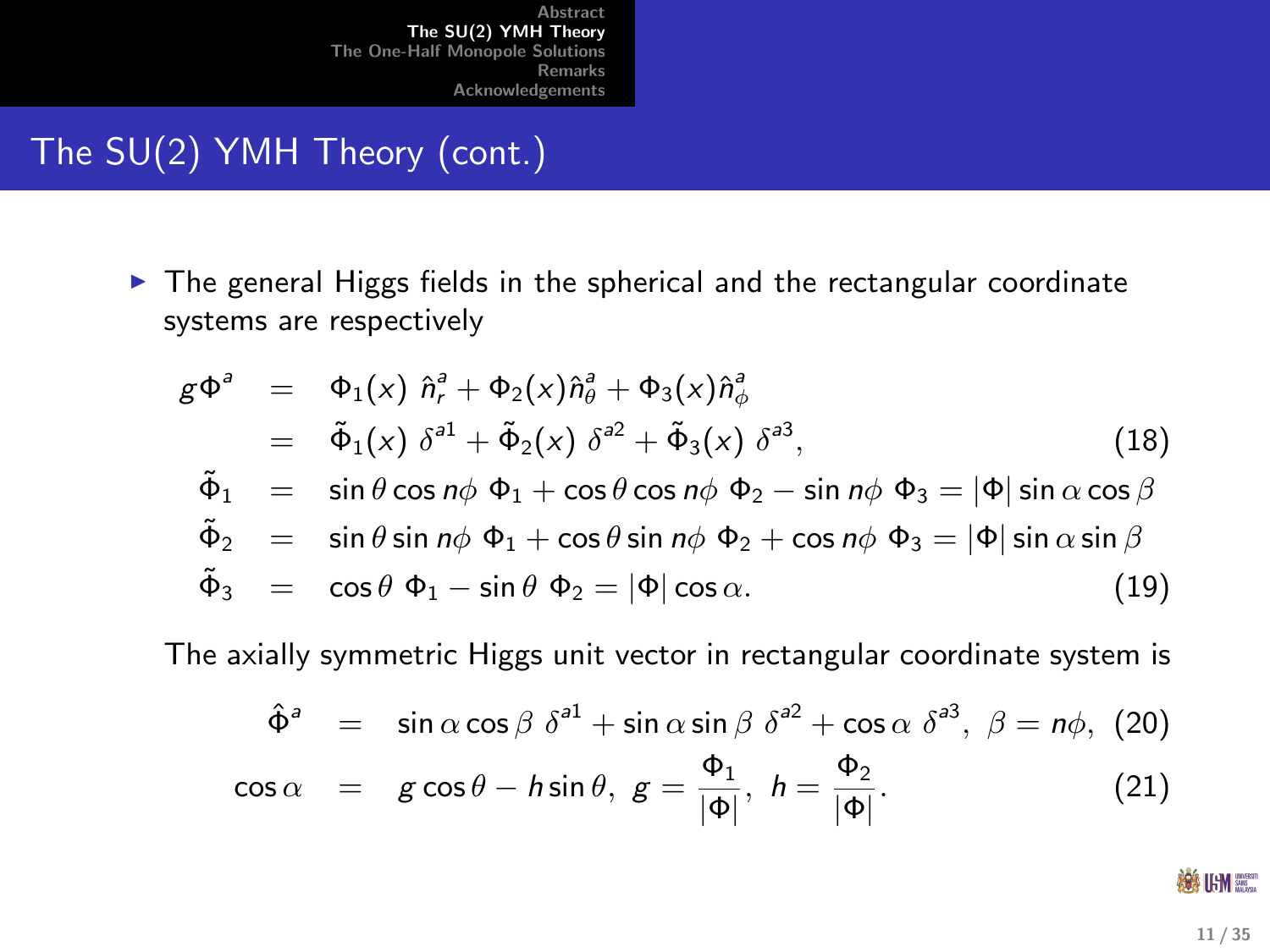# The SU(2) YMH Theory (cont.)

 $\blacktriangleright$  Hence the Higgs part and the gauge part of the 't Hooft magnetic field [\(7\)](#page-5-0) become

$$
gB_i^H = -n\epsilon_{ijk}\partial^j\cos\alpha\partial^k\phi \qquad (22)
$$

$$
gB_i^G = -n\epsilon_{ijk}\partial_j\cos\kappa\ \partial_k\phi,\ \cos\kappa=\frac{1}{n}\left(hP_1-gP_2\right),\qquad(23)
$$

and the 't Hooft's magnetic field is

$$
gB_i = -n\epsilon_{ijk}\partial_j(\cos\alpha + \cos\kappa)\,\partial_k\phi = -\epsilon_{ijk}\partial_j\mathcal{A}_k,\tag{24}
$$

where  $A_i$  is the 't Hooft's gauge potential.

 $\blacktriangleright$  The orientation of the magnetic field can be plotted by using the vector plot of the magnetic field unit vector,

$$
\hat{B}_i = \frac{-\partial_\theta(\cos\alpha + \cos\kappa)\hat{r}_i + r\partial_r(\cos\alpha + \cos\kappa)\hat{\theta}_i}{\sqrt{[r\partial_r(\cos\alpha + \cos\kappa)]^2 + [\partial_\theta(\cos\alpha + \cos\kappa)]^2}}.
$$
(25)

<span id="page-11-1"></span><span id="page-11-0"></span>12 / 35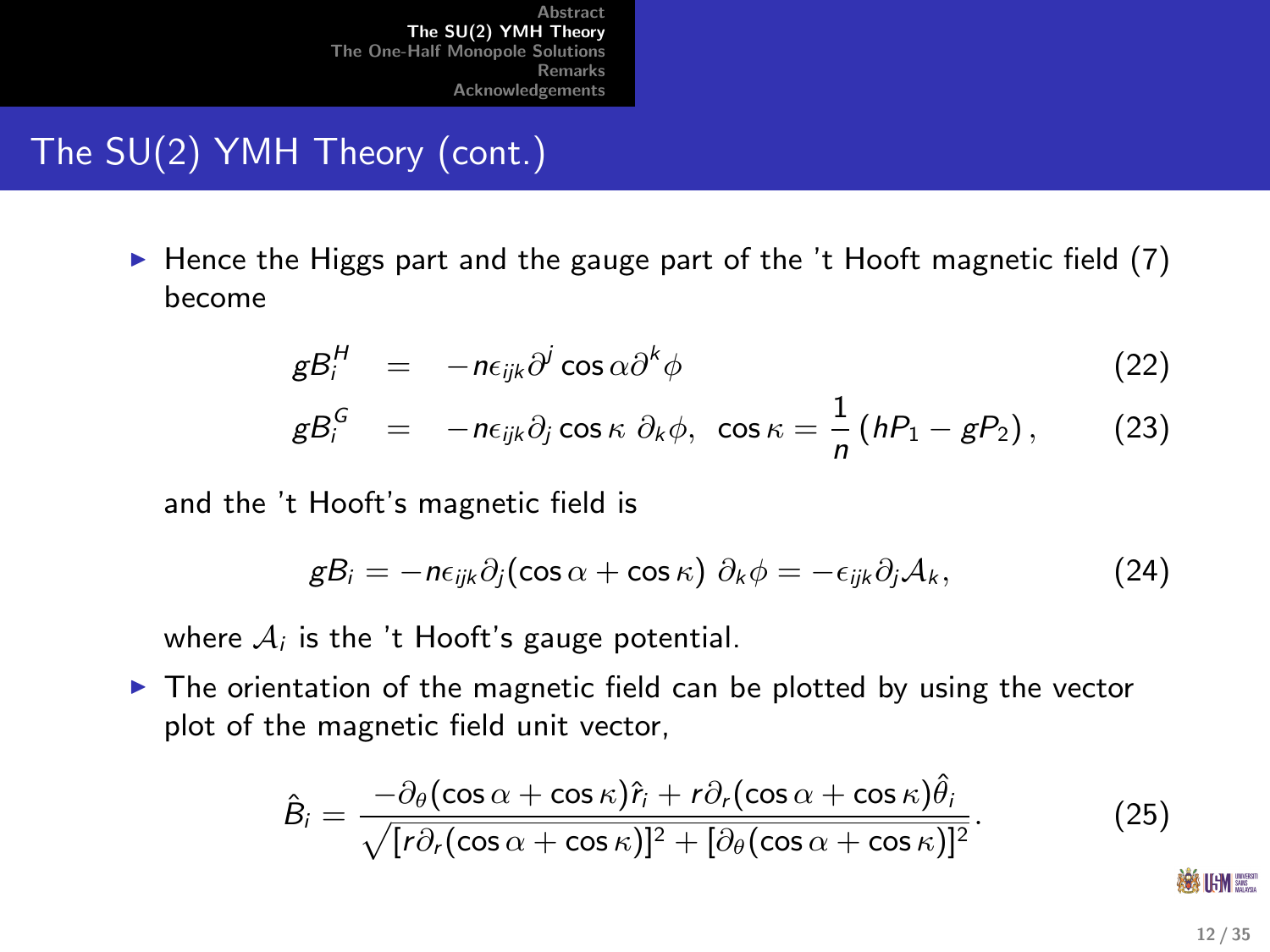# The SU(2) YMH Theory (cont.)

 $\triangleright$  We also note that the Higgs field [\(13\)](#page-8-0) and the gauge transformed Higgs field [\(17\)](#page-9-0) can be simplified to

$$
\Phi^a = |\Phi|(\cos(\alpha - \theta) \hat{n}_r^a + \sin(\alpha - \theta) \hat{n}_\theta^a),
$$
  
\n
$$
\Phi'^a = |\Phi|(\cos(\alpha' - \theta) \hat{n}_r^a + \sin(\alpha' - \theta) \hat{n}_\theta^a), \ \alpha' = \alpha - f. \tag{26}
$$

 $\triangleright$  At spatial infinity, all non-Abelian components of the gauge potential vanish and the electromagnetic field tends to

$$
F_{\mu\nu}^a|_{r\to\infty} = \{ \partial_\mu A_\nu - \partial_\nu A_\mu - \frac{1}{g} \epsilon^{cde} \hat{\Phi}^c \partial_\mu \hat{\Phi}^d \partial_\nu \hat{\Phi}^e \} \hat{\Phi}^a = F_{\mu\nu} \hat{\Phi}^a, \quad (27)
$$

where  $F_{\mu\nu}$  is the 't Hooft electromagnetic field.

- $\blacktriangleright$  However there is no unique way of representing the Abelian electromagnetic field in the region at finite values of  $r$  [\[15\]](#page-34-1). One proposal was given by 't Hooft as in Eq. [\(5\)](#page-4-0).
- $\triangleright$  Another proposal which is less singular was given by Bogomol'nyi [\[3\]](#page-32-1) and Faddeev [\[16\]](#page-34-2),

<span id="page-12-0"></span>
$$
\mathcal{B}_i = B_i^a \left( \frac{\Phi^a}{\xi} \right), \quad \mathcal{E}_i = E_i^a \left( \frac{\Phi^a}{\xi} \right). \tag{28}
$$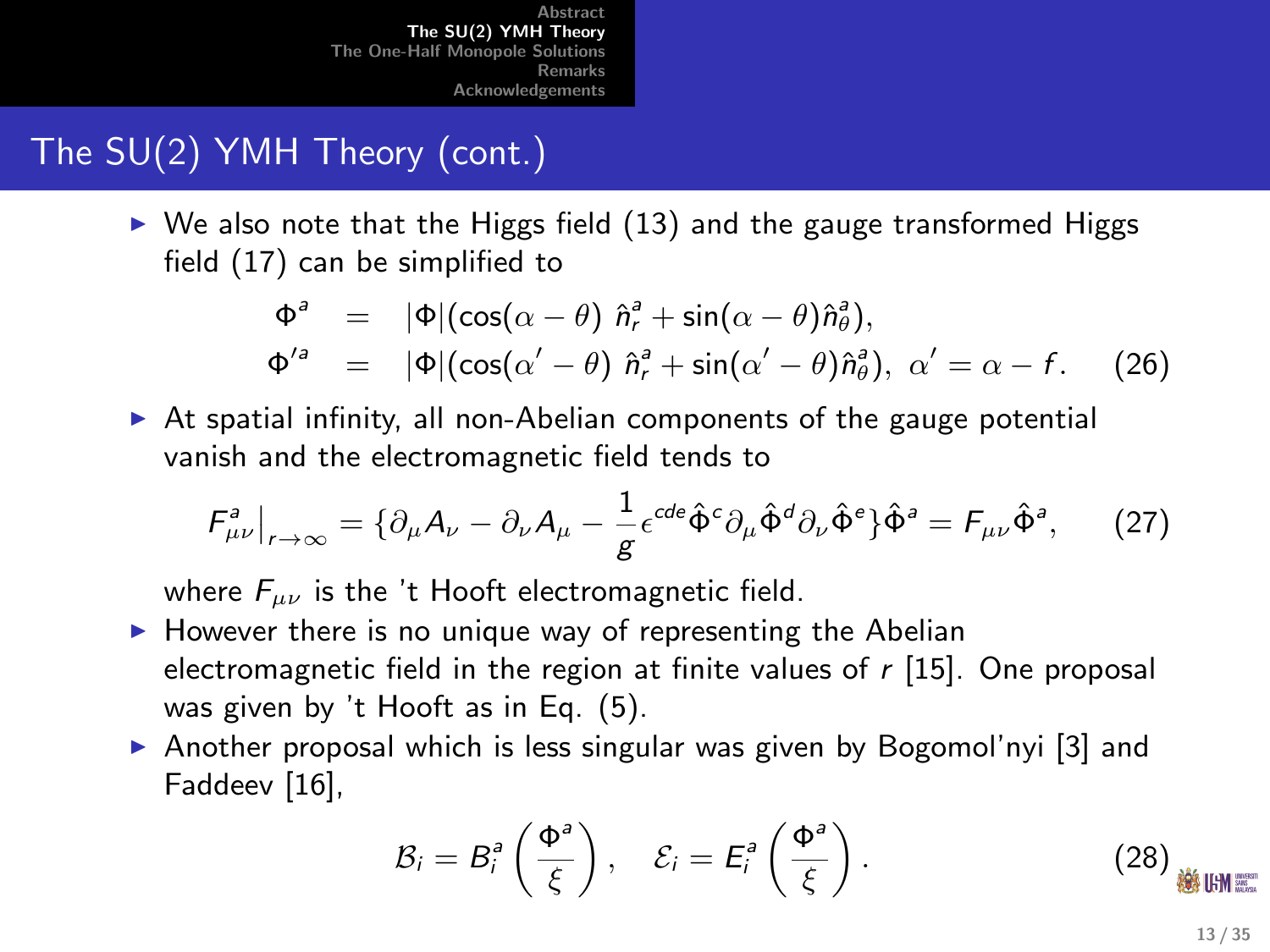[The Exact Asymptotic One-Half Monopole Solutions](#page-13-0) [The Numerical Calculations](#page-16-0) [The Magnetic Dipole Moment and Magnetic Charge](#page-19-0) [The Magnetic Field and Higgs Field](#page-24-0) [The Energy Density and Total Energy](#page-28-0)

### The Exact Asymptotic One-Half Monopole Solutions

- $\triangleright$  We start by analysing four seemingly different types of one-half monopole charge solutions that we label as Type A1, A2, B1, and B2.
- $\triangleright$  The profile functions of the non-Abelian gauge potentials [\(13\)](#page-8-0) of the four types of one-half monopole solution at  $r$  infinity are given respectively by,

(Type A1)

\n
$$
\psi_1 = \frac{1}{2}, \quad P_1 = \sin \theta - \frac{1}{2} \sin \frac{1}{2} \theta (1 + \cos \theta),
$$
\n
$$
R_1 = 0, \quad P_2 = \cos \theta - \frac{1}{2} \cos \frac{1}{2} \theta (1 + \cos \theta),
$$
\n
$$
\Phi_1 = \xi \cos \frac{1}{2} \theta, \quad \Phi_2 = -\xi \sin \frac{1}{2} \theta.
$$
\n(Type A2)

\n
$$
\psi_1 = -\frac{1}{2}, \quad P_1 = \sin \theta - \frac{1}{2} \sin \frac{3}{2} \theta (1 + \cos \theta),
$$
\n
$$
R_1 = 0, \quad P_2 = \cos \theta - \frac{1}{2} \cos \frac{3}{2} \theta (1 + \cos \theta),
$$
\n
$$
\Phi_1 = \xi \cos \frac{3}{2} \theta, \quad \Phi_2 = -\xi \sin \frac{3}{2} \theta.
$$
\n(Type B1)

\n
$$
\psi_1 = \frac{1}{2}, \quad P_1 = \sin \theta - \frac{1}{2} \cos \frac{1}{2} \theta (1 - \cos \theta),
$$
\nWhat is the following result.

<span id="page-13-1"></span><span id="page-13-0"></span>14 / 35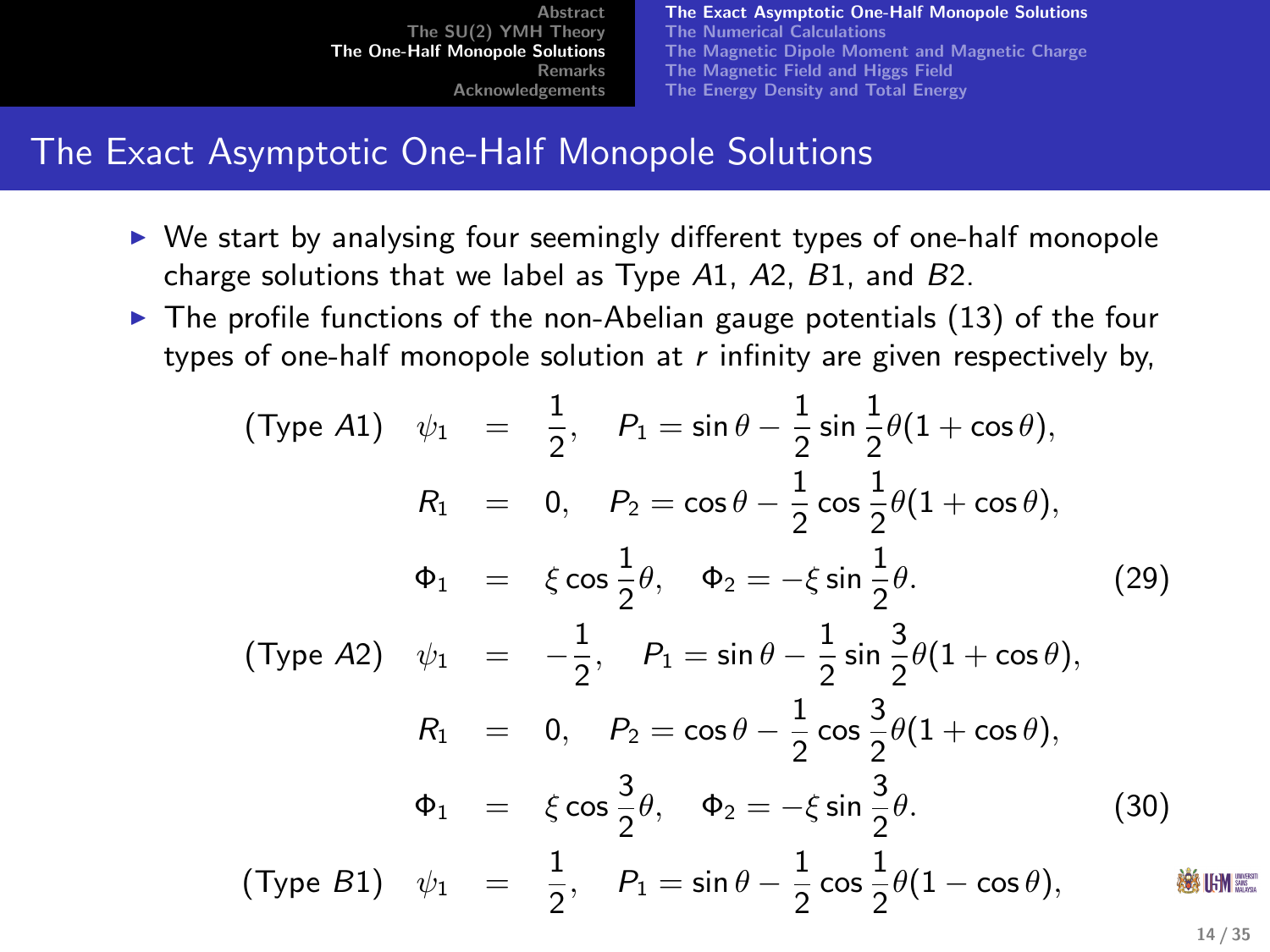[The Exact Asymptotic One-Half Monopole Solutions](#page-13-0) [The Numerical Calculations](#page-16-0) [The Magnetic Dipole Moment and Magnetic Charge](#page-19-0) [The Magnetic Field and Higgs Field](#page-24-0) [The Energy Density and Total Energy](#page-28-0)

### The Exact Asymptotic One-Half Monopole Solutions (cont.)

$$
R_1 = 0, \quad P_2 = \cos \theta + \frac{1}{2} \sin \frac{1}{2} \theta (1 - \cos \theta),
$$
  
\n
$$
\Phi_1 = \xi \sin \frac{1}{2} \theta, \quad \Phi_2 = \xi \cos \frac{1}{2} \theta.
$$
(31)  
\n
$$
(Type B2) \quad \psi_1 = -\frac{1}{2}, \quad P_1 = \sin \theta + \frac{1}{2} \cos \frac{3}{2} \theta (1 - \cos \theta),
$$
  
\n
$$
R_1 = 0, \quad P_2 = \cos \theta - \frac{1}{2} \sin \frac{3}{2} \theta (1 - \cos \theta),
$$
  
\n
$$
\Phi_1 = -\xi \sin \frac{3}{2} \theta, \quad \Phi_2 = -\xi \cos \frac{3}{2} \theta.
$$
(32)

 $\triangleright$  The Type A (Type B) solutions possess 't Hooft's gauge potential, which is singular along the positive (negative) z-axis,

$$
\mathcal{A}_i = \left\{ \frac{\cos \theta \pm 1}{2r \sin \theta} \right\} \hat{\phi}_i.
$$
 (33)

<span id="page-14-0"></span>- 激明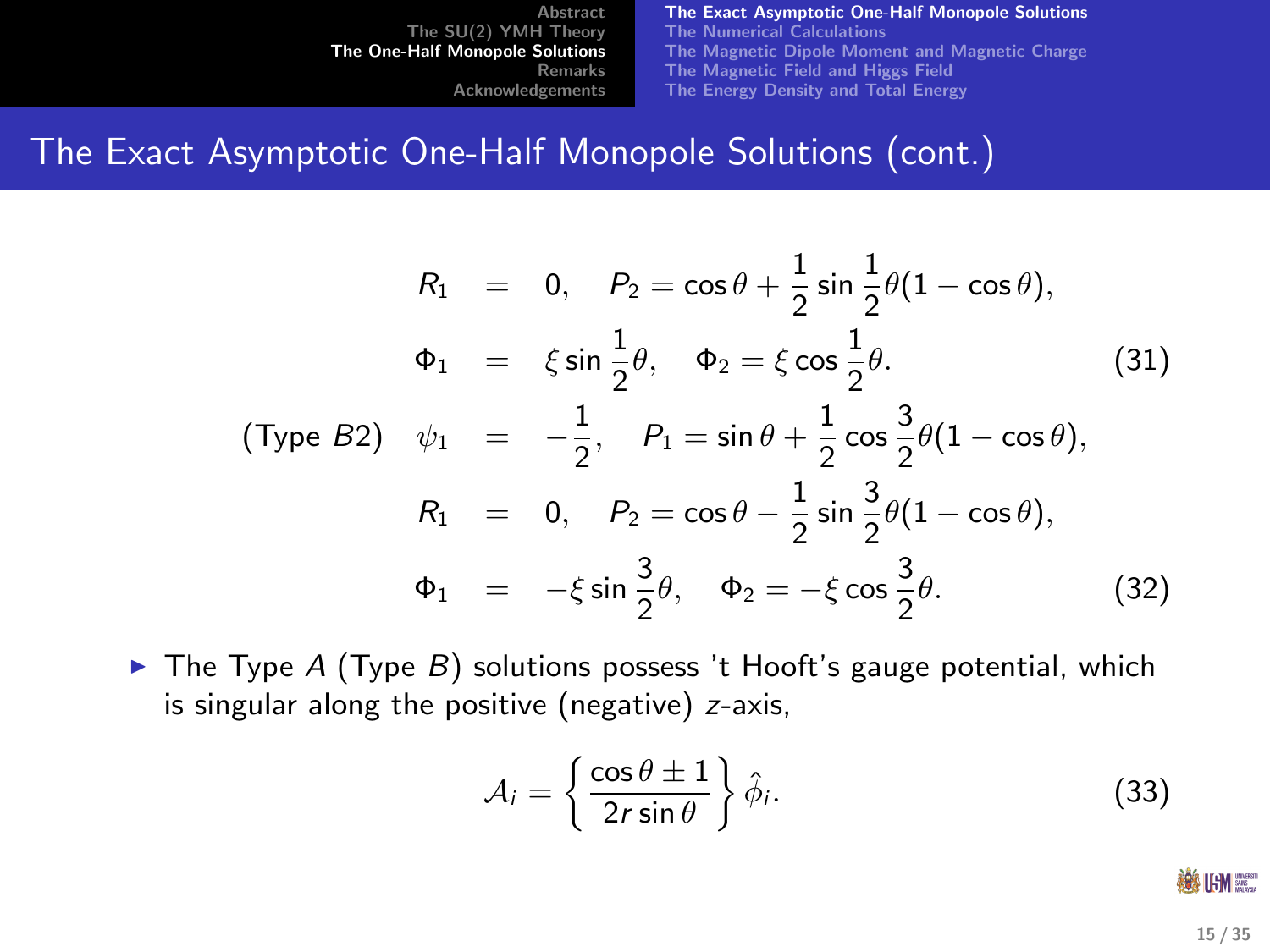[The Exact Asymptotic One-Half Monopole Solutions](#page-13-0) [The Numerical Calculations](#page-16-0) [The Magnetic Dipole Moment and Magnetic Charge](#page-19-0) [The Magnetic Field and Higgs Field](#page-24-0) [The Energy Density and Total Energy](#page-28-0)

### The Exact Asymptotic One-Half Monopole Solutions (cont.)

 $\triangleright$  The Higgs magnetic fields are given by

$$
gB_i^H = \frac{\frac{1}{2}\sin(\frac{1}{2}\theta)}{\sin\theta} \frac{\hat{r}_i}{r^2}, \qquad \text{Type } A \text{ solutions}, \tag{34}
$$

$$
gB_i^H = \frac{\frac{1}{2}\cos(\frac{1}{2}\theta)}{\sin\theta} \frac{\hat{r}_i}{r^2}, \qquad \text{Type } B \text{ solutions}, \tag{35}
$$

and the net 't Hooft's magnetic fields are given by

$$
gB_i = \frac{\hat{r}_i}{2r^2} - 2\pi\delta(x_1)\delta(x_2)\theta(x_3)\delta_i^3, \qquad \text{Type } A \text{ solutions}, \qquad (36)
$$
  

$$
gB_i = \frac{\hat{r}_i}{2r^2} + 2\pi\delta(x_1)\delta(x_2)\theta(-x_3)\delta_i^3, \qquad \text{Type } B \text{ solutions.} \qquad (37)
$$

 $\triangleright$  The solutions therefore carry a positive one-half monopole at the origin and the semi-infinite Dirac string singularity carries the other opposite half of the magnetic monopole charge. Hence the net magnetic charge of the configuration is zero.

线IHM =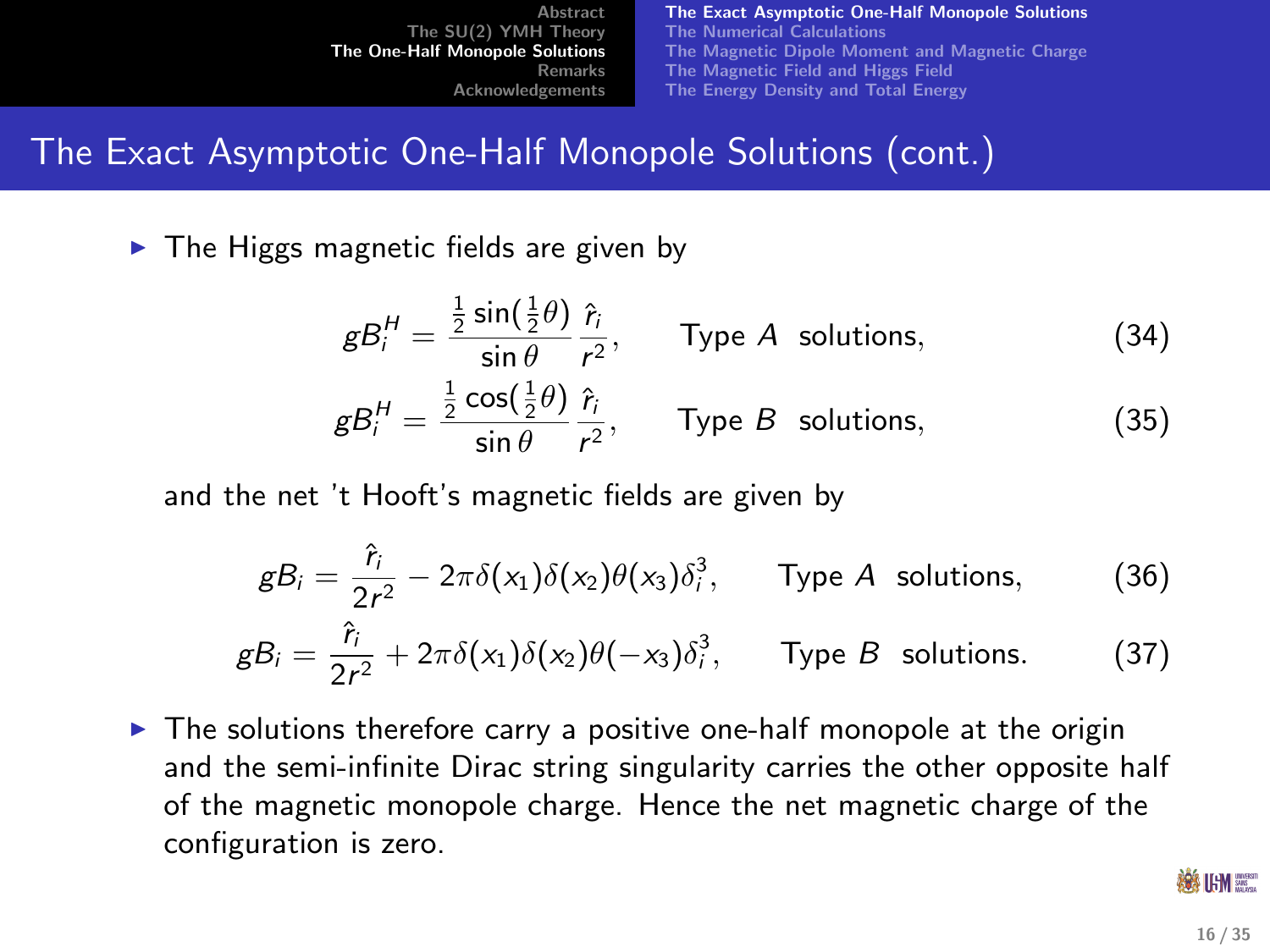[The Exact Asymptotic One-Half Monopole Solutions](#page-13-0) [The Numerical Calculations](#page-16-0) [The Magnetic Dipole Moment and Magnetic Charge](#page-19-0) [The Magnetic Field and Higgs Field](#page-24-0) [The Energy Density and Total Energy](#page-28-0)

### The Numerical Calculations

- $\blacktriangleright$  The numerical one-half monopole solutions are constructed by using the exact asymptotic solutions at large distances  $(29)$  -  $(32)$  for the Type A1, A2, B1, and B2 solutions respectively and by fixing the boundary conditions for all the profile functions [\(13\)](#page-8-0) along the z-axis and near  $r = 0$ .
- In order to avoid the singularity of  $R_2(r, \theta)$ , we choose to perform our numerical analysis with the functions,

<span id="page-16-2"></span><span id="page-16-1"></span>
$$
P_1(r,\theta) = \psi_2(r,\theta)\sin\theta, \quad P_2(r,\theta) = R_2(r,\theta)\sin\theta. \tag{38}
$$

 $\triangleright$  Near  $r = 0$ , we have the common trivial vacuum solution for all the four solutions. The asymptotic solutions and boundary conditions at small distances that will give rise to finite energy solutions are

<span id="page-16-0"></span>
$$
\psi_1 = P_1 = R_1 = P_2 = 0, \quad \Phi_1 = \xi_0 \cos \theta, \quad \Phi_2 = -\xi_0 \sin \theta,
$$
 (39)  
\n
$$
\sin \theta \Phi_1(0, \theta) + \cos \theta \Phi_2(0, \theta) = 0,
$$
  
\n
$$
\partial_r(\cos \theta \Phi_1(r, \theta) - \sin \theta \Phi_2(r, \theta))|_{r=0} = 0.
$$
 (40)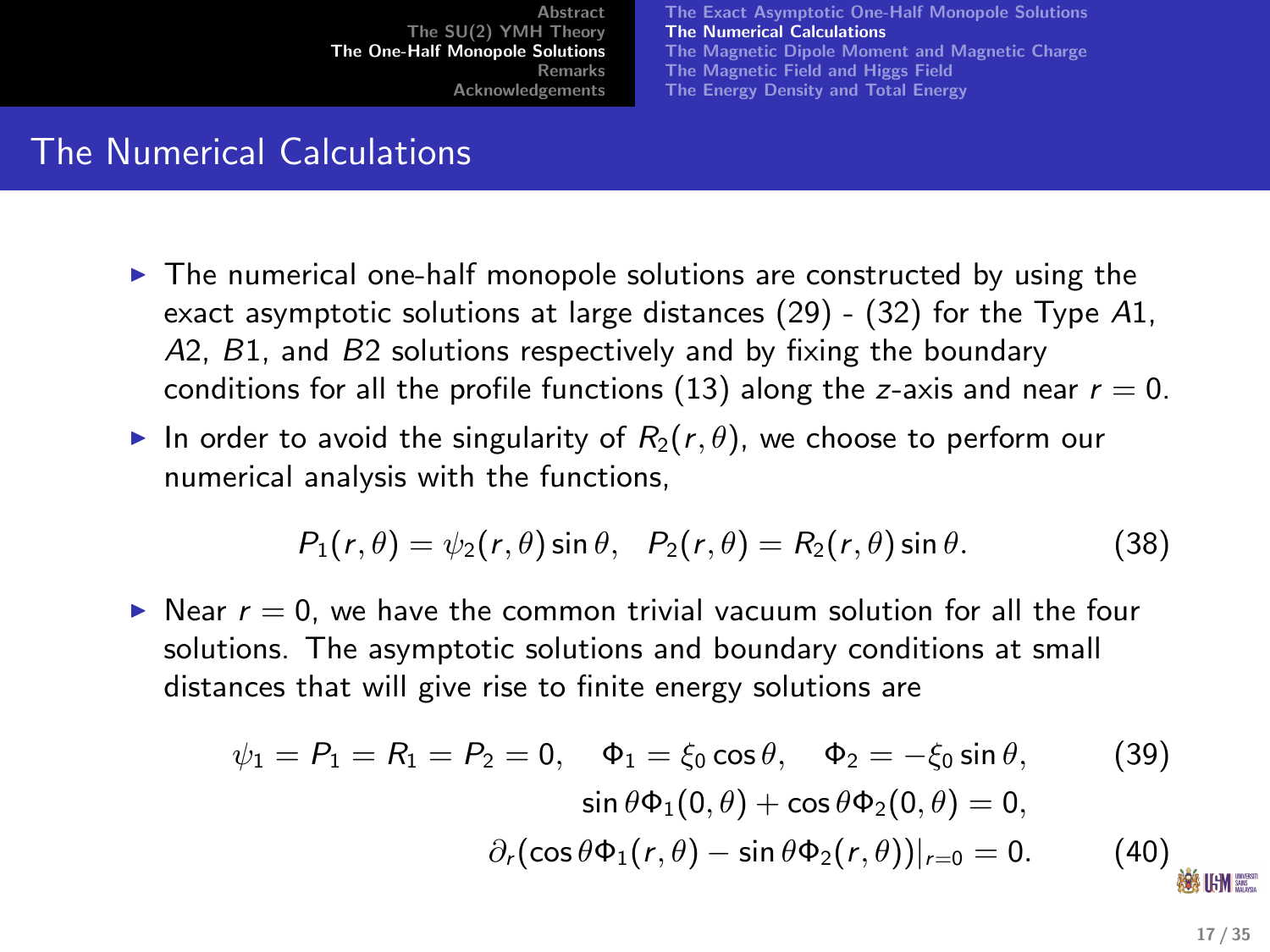<span id="page-17-0"></span>[The Exact Asymptotic One-Half Monopole Solutions](#page-13-0) [The Numerical Calculations](#page-16-0) [The Magnetic Dipole Moment and Magnetic Charge](#page-19-0) [The Magnetic Field and Higgs Field](#page-24-0) [The Energy Density and Total Energy](#page-28-0)

## The Numerical Calculations (cont.)

 $\blacktriangleright$  The boundary conditions imposed along the positive z-axis for the profile functions [\(13\)](#page-8-0) of the Type A solutions are

$$
\partial_{\theta} \Phi_1(r,\theta)|_{\theta=0} = 0, \quad \Phi_2(r,0) = 0, \quad \partial_{\theta} \psi_1(r,\theta)|_{\theta=0} = 0, \nR_1(r,0) = 0, \quad P_1(r,0) = 0, \quad P_2(r,0) = 0.
$$
\n(41)

Along the negative z-axis, the boundary conditions imposed are

$$
\Phi_1(r,\pi) = 0, \quad \partial_\theta \Phi_2(r,\theta)|_{\theta=\pi} = 0, \quad \partial_\theta \psi_1(r,\theta)|_{\theta=\pi} = 0, \nR_1(r,\pi) = 0, \quad P_1(r,\pi) = 0, \quad \partial_\theta P_2(r,\theta)|_{\theta=\pi} = 0.
$$
\n(42)

 $\triangleright$  The boundary conditions imposed along the positive z-axis for the profile functions  $(13)$  of the Type B solutions are

<span id="page-17-1"></span>
$$
\Phi_1(r,0) = 0, \quad \partial_{\theta} \Phi_2(r,\theta)|_{\theta=0} = 0, \quad \partial_{\theta} \psi_1(r,\theta)|_{\theta=0} = 0, R_1(r,0) = 0, \quad P_1(r,0) = 0, \quad \partial_{\theta} P_2(r,\theta)|_{\theta=0} = 0,
$$
 (43)

and along the negative z-axis, the boundary conditions imposed are

<span id="page-17-2"></span>
$$
\partial_{\theta}\Phi_1(r,\theta)|_{\theta=\pi}=0, \quad \Phi_2(r,\pi)=0, \quad \partial_{\theta}\psi_1(r,\theta)|_{\theta=\pi}=0, \nR_1(r,\pi)=0, \quad P_1(r,\pi)=0, \quad P_2(r,\pi)=0.
$$
\n(44)  $\overset{\text{def}}{\otimes}$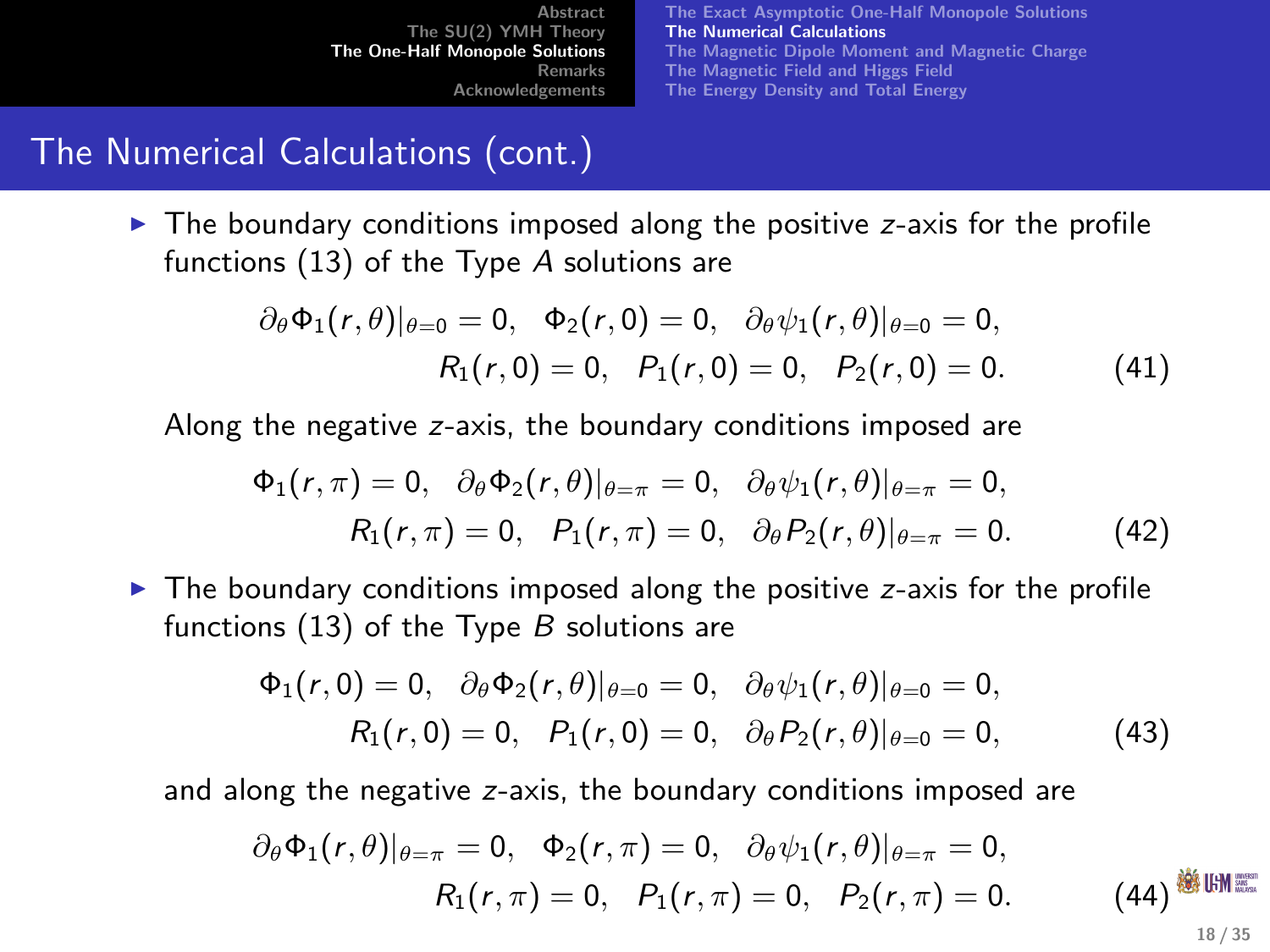[The Exact Asymptotic One-Half Monopole Solutions](#page-13-0) [The Numerical Calculations](#page-16-0) [The Magnetic Dipole Moment and Magnetic Charge](#page-19-0) [The Magnetic Field and Higgs Field](#page-24-0) [The Energy Density and Total Energy](#page-28-0)

# The Numerical Calculations (cont.)

 $\triangleright$  We set  $\xi = 1$ ,  $g = 1$  and  $0 \le \lambda = \mu \le 12$ . The numerical solutions connecting the asymptotic solutions  $(29)-(32)$  $(29)-(32)$  $(29)-(32)$  at large r to the trivial vacuum solution  $(39)$  at small r and subjected to the boundary conditions  $(40)-(42)$  $(40)-(42)$  $(40)-(42)$  for the Type A solutions and the boundary conditions  $(40)$ ,  $(43)-(44)$  $(43)-(44)$  $(43)-(44)$  for the Type B solutions together with the gauge fixing condition [\[8\]](#page-33-2)

$$
r\partial_r R_1 - \partial_\theta \psi_1 = 0, \qquad (45)
$$

are solved using the Maple 12 and MatLab R2009a softwares [\[19\]](#page-34-3).

- $\triangleright$  The second order equations of motion [\(3\)](#page-4-1) which are reduced to six partial differential equations with the ansatz [\(13\)](#page-8-0) are then transformed into a system of nonlinear equations using the finite difference approximation.
- $\triangleright$  The system of nonlinear equations are discretized on a non-equidistant grid of size  $90 \times 80$  covering the integration regions  $0 \leq \bar{x} \leq 1$  and  $0 \leq \theta \leq \pi$ . Here  $\bar{x} = \frac{r}{r+1}$  is the finite interval compactified coordinate. The partial derivative with respect to the radial coordinate is then replaced accordingly by  $\partial_r \to (1-\bar{x})^2 \partial_{\bar{x}}$  and  $\frac{\partial^2}{\partial r^2}$  $\frac{\partial^2}{\partial r^2}\rightarrow (1-\bar{x})^4\frac{\partial^2}{\partial \bar{x}^2}$  $\frac{\partial^2}{\partial \bar{x}^2} - 2(1-\bar{x})^3 \frac{\partial}{\partial \bar{x}}$ . The numerical overall error estimate is  $10^{-4}$ . 88 IHM 387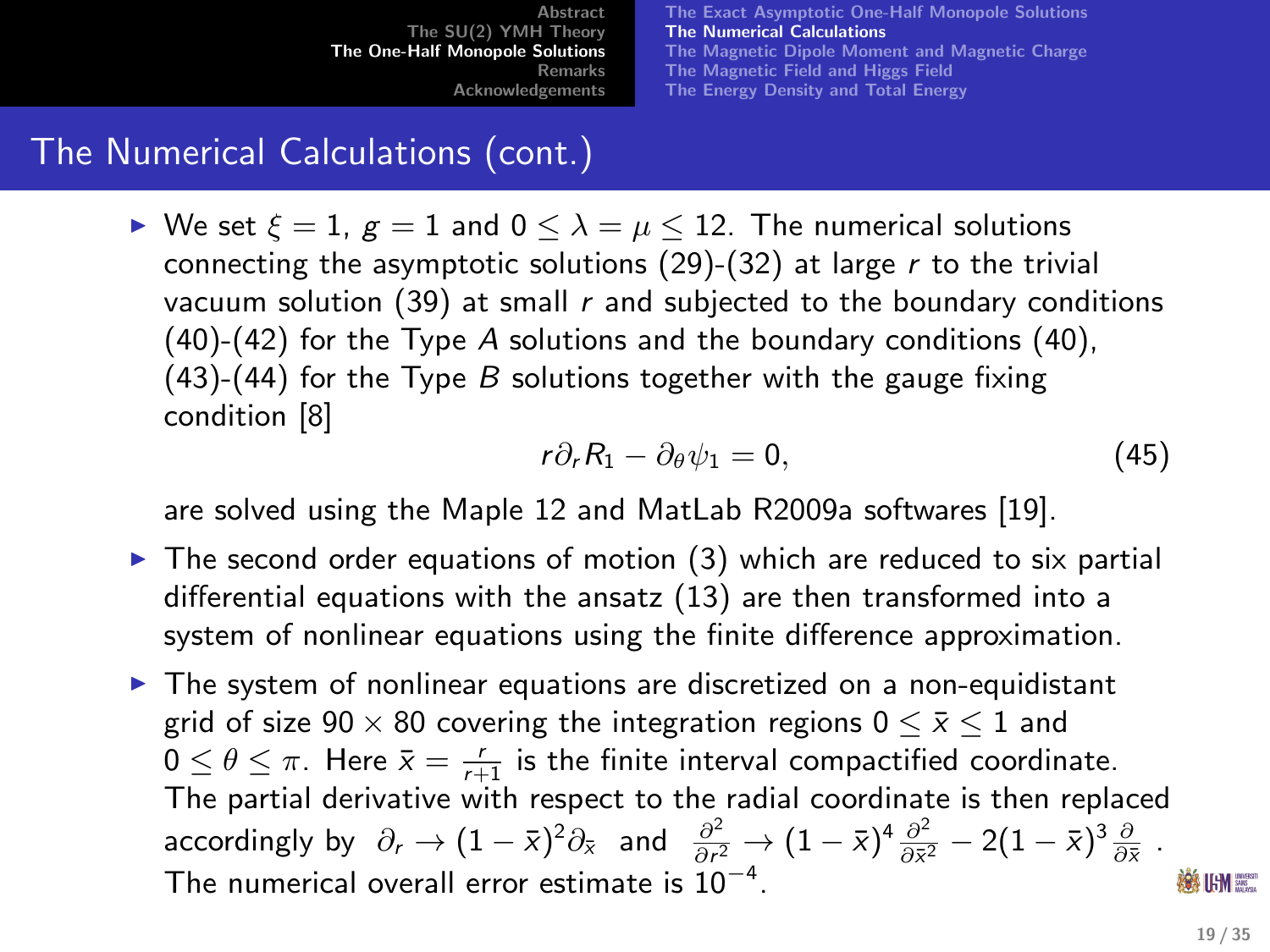[The Exact Asymptotic One-Half Monopole Solutions](#page-13-0) [The Numerical Calculations](#page-16-0) [The Magnetic Dipole Moment and Magnetic Charge](#page-19-0) [The Magnetic Field and Higgs Field](#page-24-0) [The Energy Density and Total Energy](#page-28-0)

### The Magnetic Dipole Moment and Magnetic Charge

- **Figure 1** The profile functions,  $\psi_1$ ,  $P_1$ ,  $P_2$ ,  $\phi_1$ , and  $\phi_2$  of the one-half monopole solutions are regular functions of r and  $\theta$ . However the function  $R_2 = \frac{P_2}{\sin \theta}$ possesses only one singular point at infinity (negative z-axis - Type A, positive  $z$ -axis - Type  $B$ ).
- $\triangleright$  The 't Hooft's gauge potential at large r, tends to

$$
\mathcal{A}_i = (\cos \alpha + \cos \kappa) \partial_i \phi|_{r \to \infty} = \frac{\hat{\phi}_i}{r \sin \theta} \left( \frac{1}{2} (\cos \theta \pm 1) + \frac{F_G(\theta)}{r} \right), \quad (46)
$$

<span id="page-19-0"></span>
$$
F_G(\theta) = r(h(P_1 - \sin \theta) - g(P_2 - \cos \theta) - \frac{1}{2}(\cos \theta \pm 1))|_{r \to \infty}, \quad (47)
$$

for the Type  $A$  and Type  $B$  solutions respectively.

- ► From the graphs of  $F_G(\theta)$  versus angle  $\theta$ , we find that  $F_G(\theta) = \mu_m \sin^2 \theta$ , where  $\mu_m$  is the dimensionless magnetic dipole moment of the one-half monopole and is non vanishing for all values of  $\lambda$ .
- In the limit when  $\lambda = 0$ ,  $\mu_m = \pm 1.32$  for the Type 1 solutions and  $\mu_m = \pm 1.04$  $\mu_m = \pm 1.04$  $\mu_m = \pm 1.04$  for the Type 2 solutions. Figure 1 (a).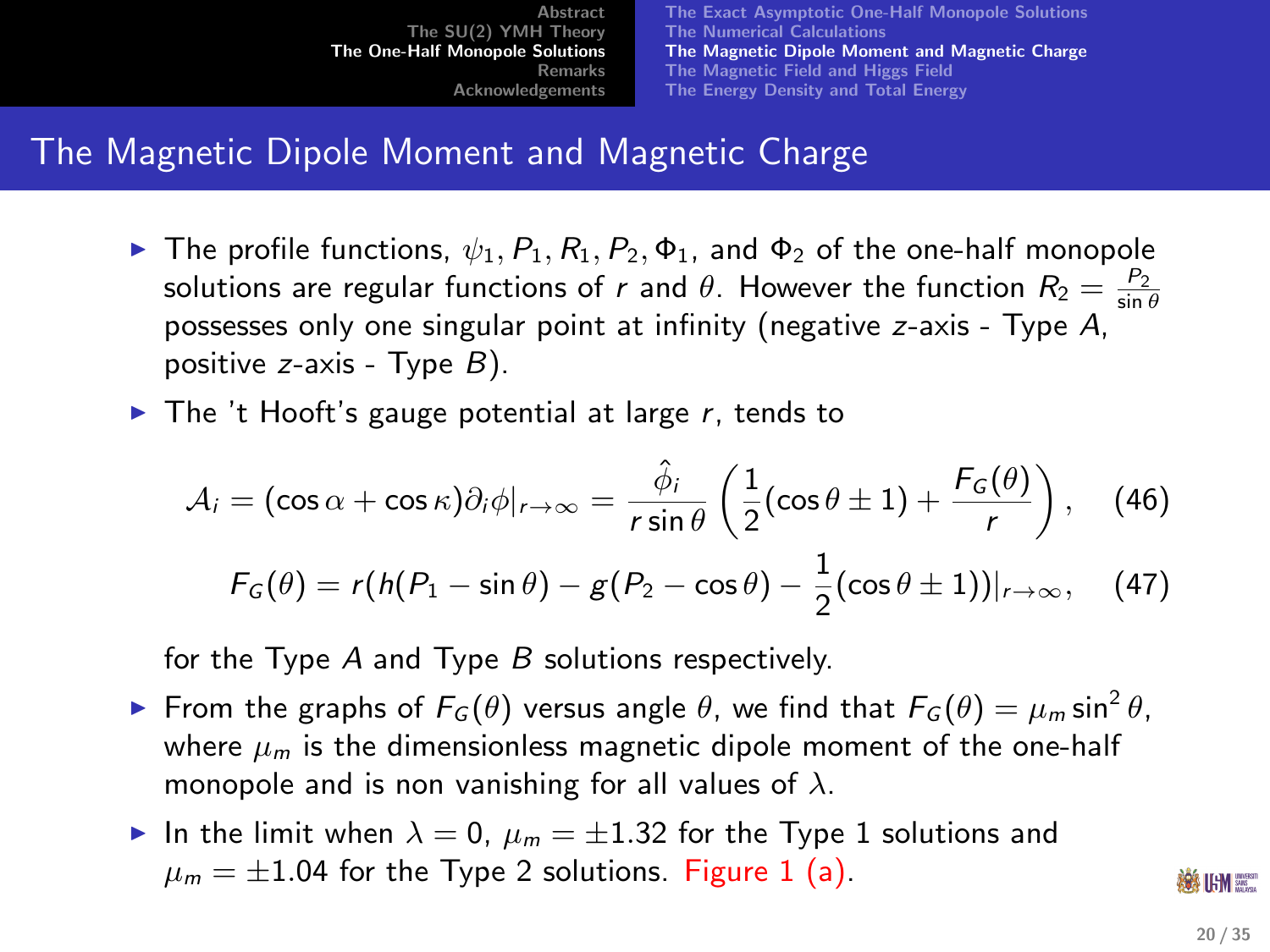

<span id="page-20-0"></span>Figure 1: (a) Plot of  $\mu_m$  versus  $\lambda^{1/2}$ . (b) Plot of M versus  $\bar{x}$ . (UH = upper hemisphere, LH  $=$  lower hemisphere). Plots of  $E$  versus (c)  $\lambda^{1/2}$  and (d) ln( $1+\lambda$ ). Here  $g = \xi = 1$ .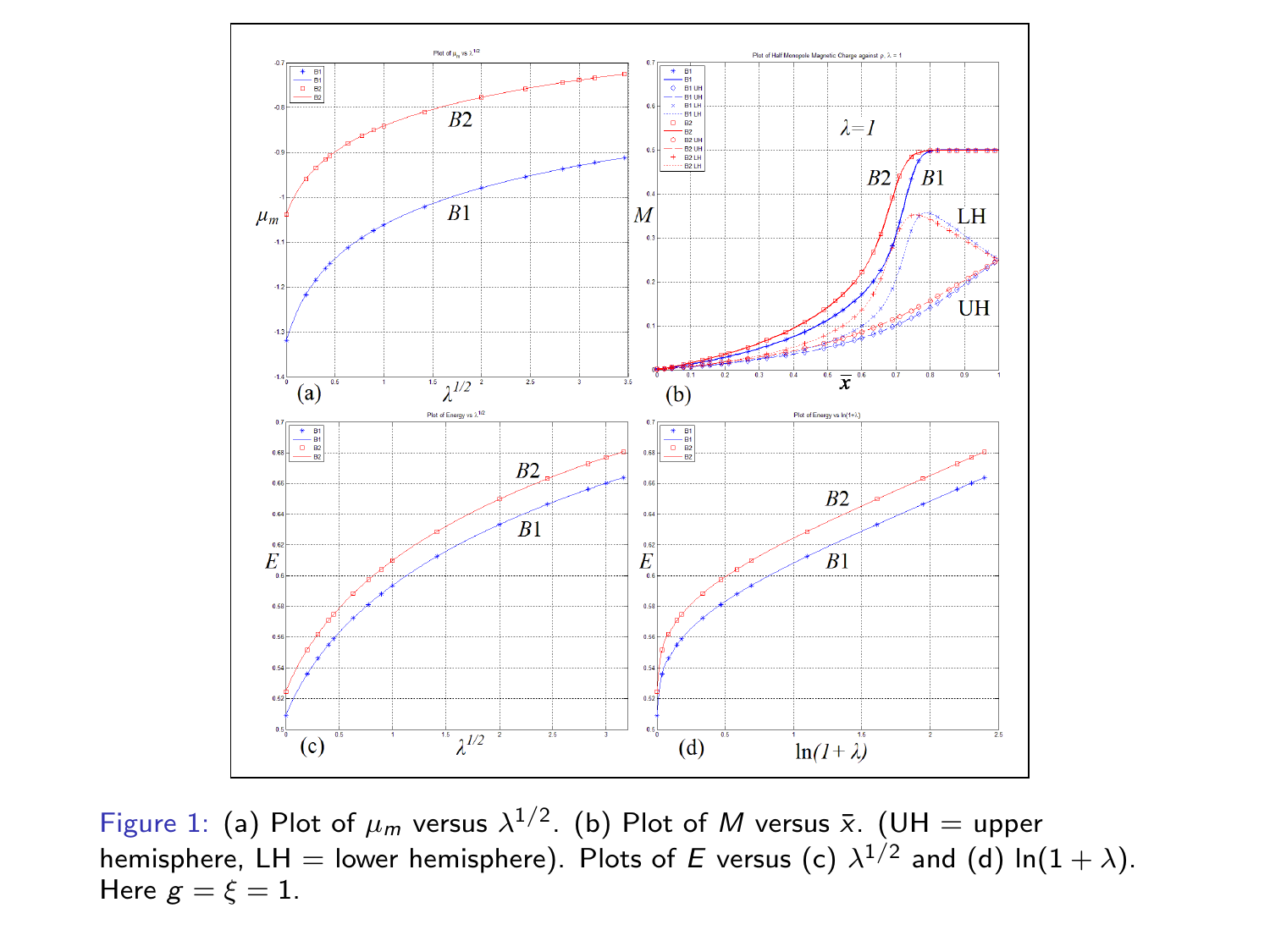[The Exact Asymptotic One-Half Monopole Solutions](#page-13-0) [The Numerical Calculations](#page-16-0) [The Magnetic Dipole Moment and Magnetic Charge](#page-19-0) [The Magnetic Field and Higgs Field](#page-24-0) [The Energy Density and Total Energy](#page-28-0)

### The Magnetic Dipole Moment and Magnetic Charge

- $\triangleright$  The net magnetic charge M [\(8\)](#page-5-1) of the one-half monopole configurations are plotted numerically versus the compactified axis,  $\bar{x}$ , when  $\lambda = \xi = 1$ . Figure [1](#page-20-0) (b). We notice that  $M = \frac{1}{2}$  when  $r \ge 4$  and its value vanishes as r tends to zero.
- Also plotted in Figure [1](#page-20-0) (b) are the magnetic charges covered by the upper hemisphere and lower hemisphere versus  $\bar{x}$ . The plots show that the magnetic charge at the origin is 'heavier' on the side of the z-axis away from the Dirac string.
- $\triangleright$  Using the definition [\(28\)](#page-12-0) by Bogomol'nyi [\[3\]](#page-32-1) and Faddeev [\[16\]](#page-34-2), we can write

$$
M=\frac{1}{4\pi}\int \partial^i \mathcal{B}_i \ d^3x=\int \mathcal{M} \ d\theta \ dr, \quad \mathcal{M}=\frac{1}{2}r^2\sin\theta\{\partial^i \mathcal{B}_i\},\qquad (48)
$$

where  $M$  is the magnetic charge density. Figure [2.](#page-22-0)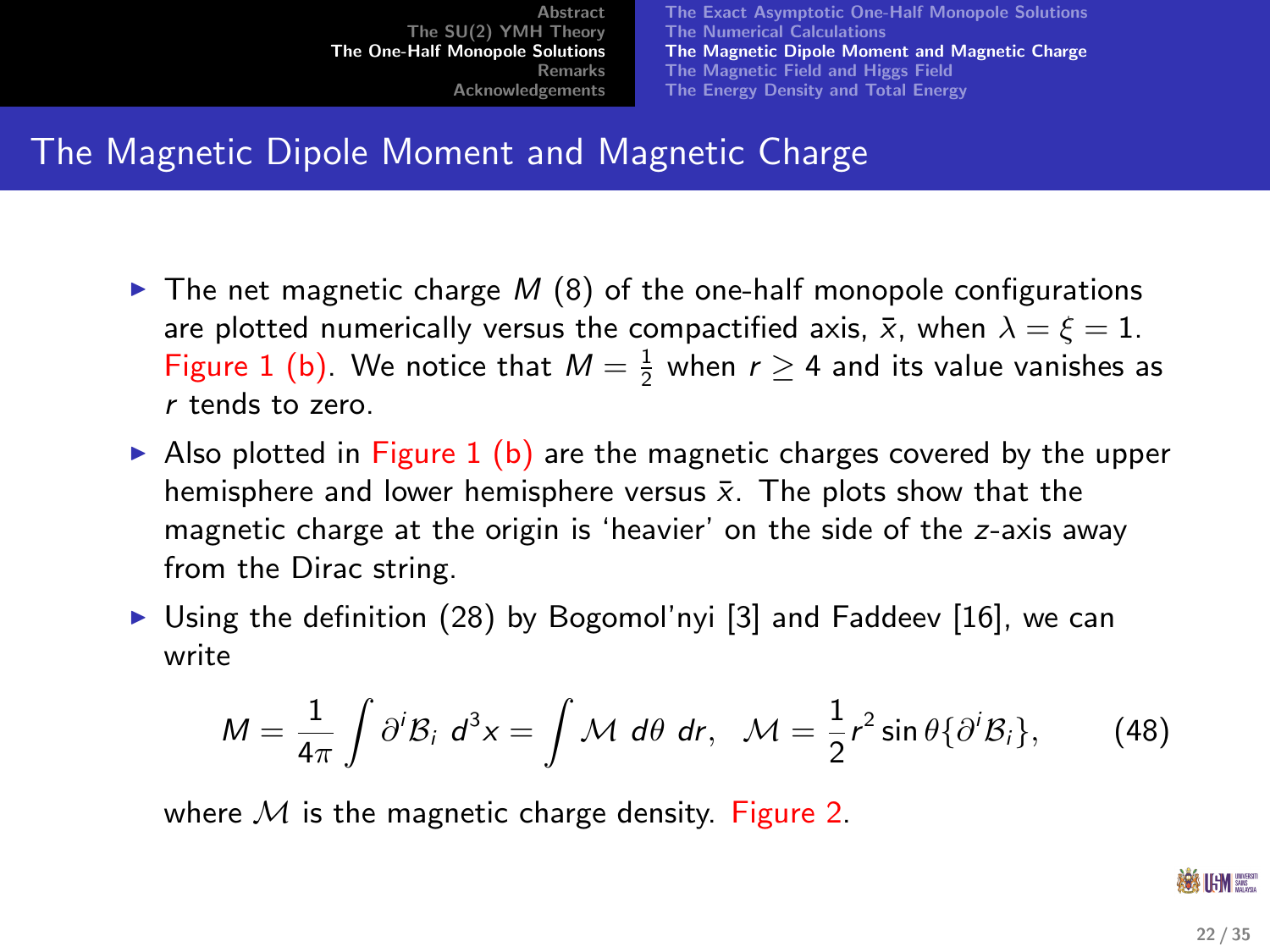

<span id="page-22-0"></span>Figure 2: 3D surface and contour plots of the magnetic charge density  $M$  of the (a) Type B1 and (b) Type B2 one-half monopole solutions along the x-z plane at  $y = 0$ when  $\lambda = \xi = 1$ .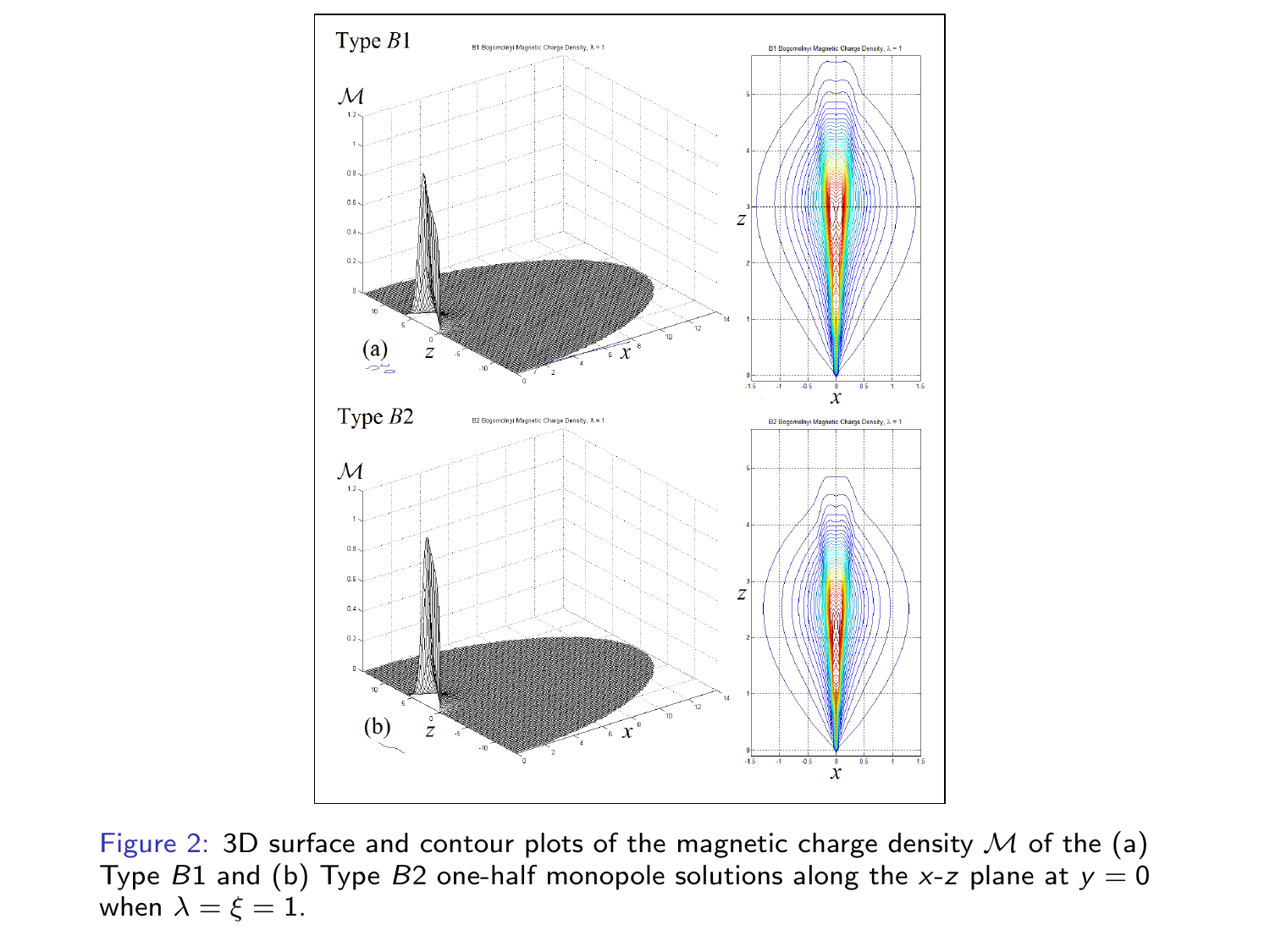|       | Type 1       | Type 2    | Type 1 | Type 2 |
|-------|--------------|-----------|--------|--------|
| λ     | $\mu_m$      | $\mu_m$   | F      | F      |
| 0     | $+1.3203$    | ±1.0383   | 0.5090 | 0.5245 |
| 0.04  | $+1.2173$    | $+0.9592$ | 0.5360 | 0.5518 |
| 0.20  | $+1.1480$    | ±0.9073   | 0.5589 | 0.5747 |
| 0.40  | $+1.1124$    | $+0.8801$ | 0.5723 | 0.5883 |
| 0.60  | $+1.0904$    | $+0.8631$ | 0.5813 | 0.5973 |
| 0.80  | $+1.0743$    | $+0.8507$ | 0.5881 | 0.6041 |
| 1.00  | $+1.0616$    | $+0.8409$ | 0.5936 | 0.6098 |
| 2.00  | $\pm 1.0211$ | ±0.8095   | 0.6124 | 0.6286 |
| 4.00  | ±0.9793      | ±0.7772   | 0.6332 | 0.6497 |
| 8.00  | ±0.9367      | $+0.7443$ | 0.6561 | 0.6728 |
| 12.00 | ±0.9242      | ±0.7297   | 0.6702 | 0.6862 |

Table 1: Table of the dimensionless magnetic dipole moment  $\mu_m$  and dimensionless total energy E of the Type 1 and Type 2 solutions for different values of  $\lambda$ . The magnetic dipole moment  $\mu_m$  is positive for the Type A solutions and negative for the Type B solutions.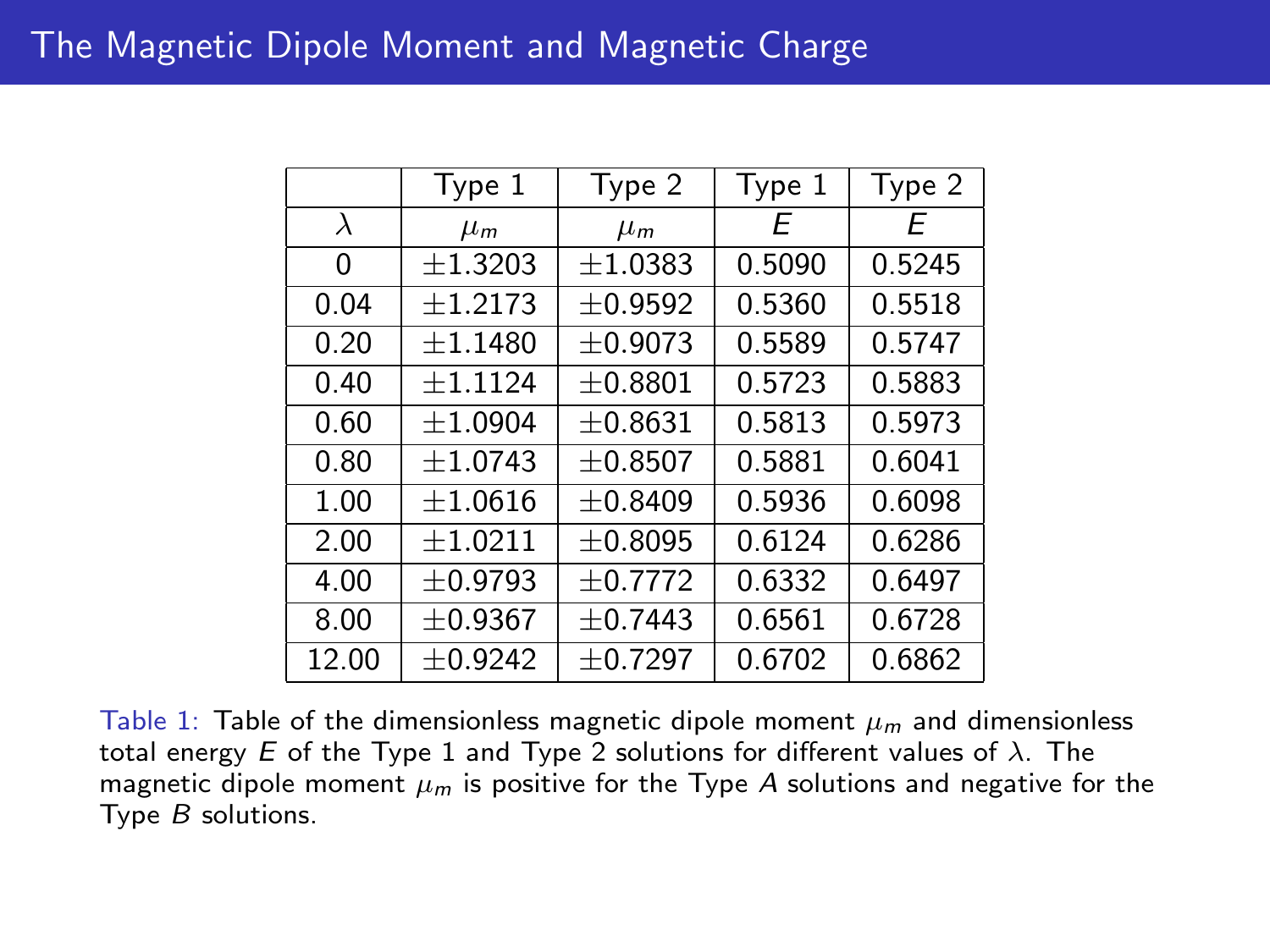[The Exact Asymptotic One-Half Monopole Solutions](#page-13-0) [The Numerical Calculations](#page-16-0) [The Magnetic Dipole Moment and Magnetic Charge](#page-19-0) [The Magnetic Field and Higgs Field](#page-24-0) [The Energy Density and Total Energy](#page-28-0)

# The Magnetic Field and Higgs Field

- From Eq.  $(24)$ , the magnetic field lines contour plots of the one-half monopole solutions along the x-z plane at  $y = 0$  when  $\lambda = \xi = 1$  are shown in Figure [3.](#page-26-0)
- $\triangleright$  The direction of the magnetic field lines are shown in the vector field plot of the magnetic field unit vector  $\hat{B}_i$  [\(25\)](#page-11-1) of the one-half monopole solutions along the x-z plane at  $y = 0$  when  $\lambda = \xi = 1$ . The \* indicates the location of the one-half monopole. The presence of a one-half monopole sitting at  $r = 0$  is once again indicated by the location of the Higgs field's node marked  $*$  on the Higgs field's vector plots along the  $x-z$ plane at  $y = 0$ . Figure [3.](#page-26-0)
- **F** The 3D surface and contour plots of the modulus of the Higgs field  $|\Phi|$  of the one-half monopole solutions along the x-z plane at  $y = 0$  when  $\lambda = \xi = 1$ , show that there is a point zero of the Higgs field modulus at  $r = 0$  where the one-half monopole is located. Figure [4.](#page-27-0)

#### <span id="page-24-0"></span>88 IHM 387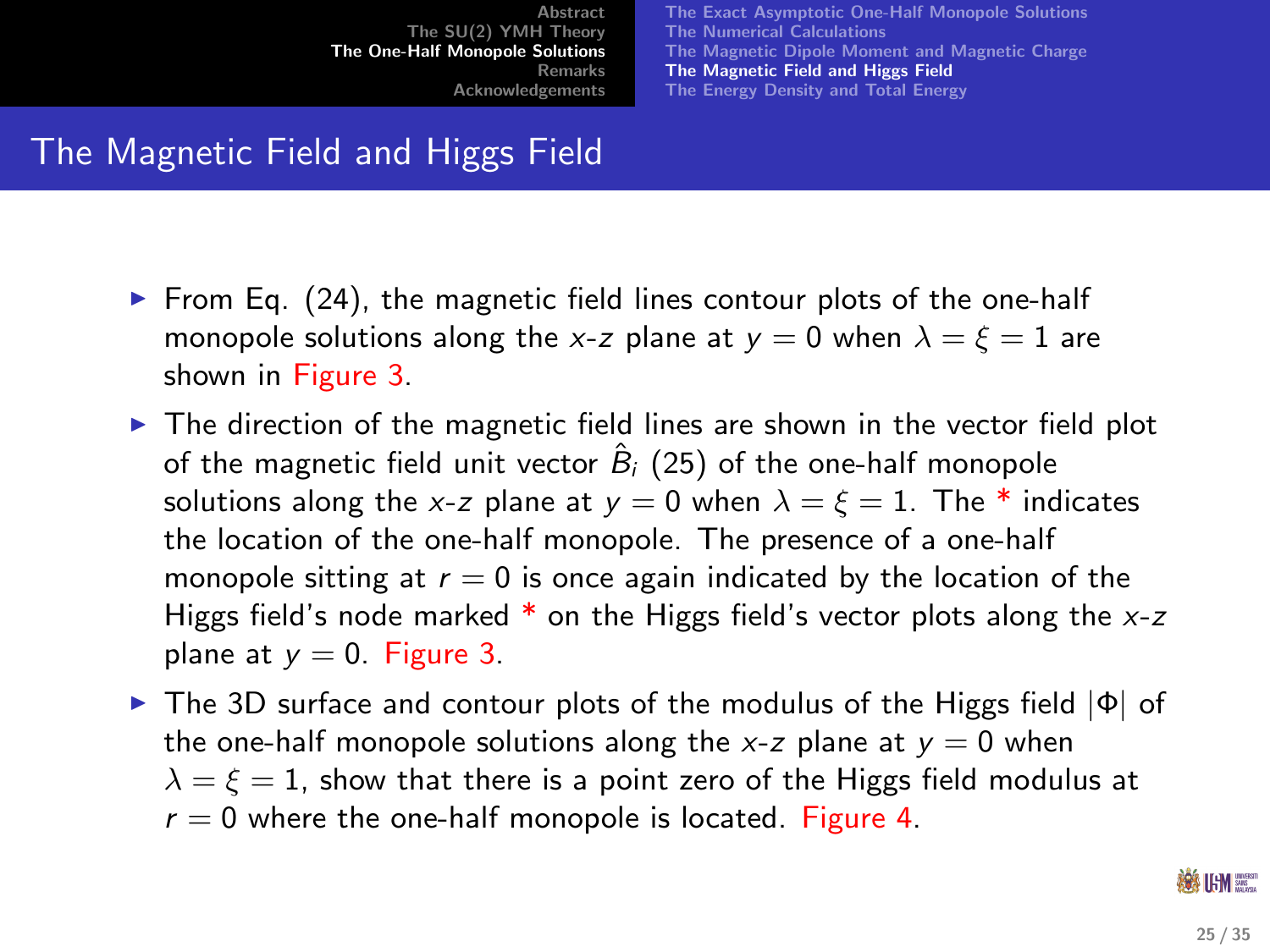[The Exact Asymptotic One-Half Monopole Solutions](#page-13-0) [The Numerical Calculations](#page-16-0) [The Magnetic Dipole Moment and Magnetic Charge](#page-19-0) [The Magnetic Field and Higgs Field](#page-24-0) [The Energy Density and Total Energy](#page-28-0)

### The Magnetic Field and Higgs Field (cont.)

 $\triangleright$  The modulus of the Higgs field at large r tends to

$$
g|\Phi(r,\theta)|_{r\to\infty} = (\xi - \frac{F_H(\theta)}{r}).
$$
\n(49)

We find that  $F_H(\theta)$  is a non vanishing constant  $c_1$  only when  $\lambda = 0$ .  $c_1 = -0.43$  (Type 1) and  $c_1 = -0.63$  (Type 2). For non vanishing values of  $\lambda$ ,  $c_1 = 0$  for the one-half monopole solutions.

#### ※HM #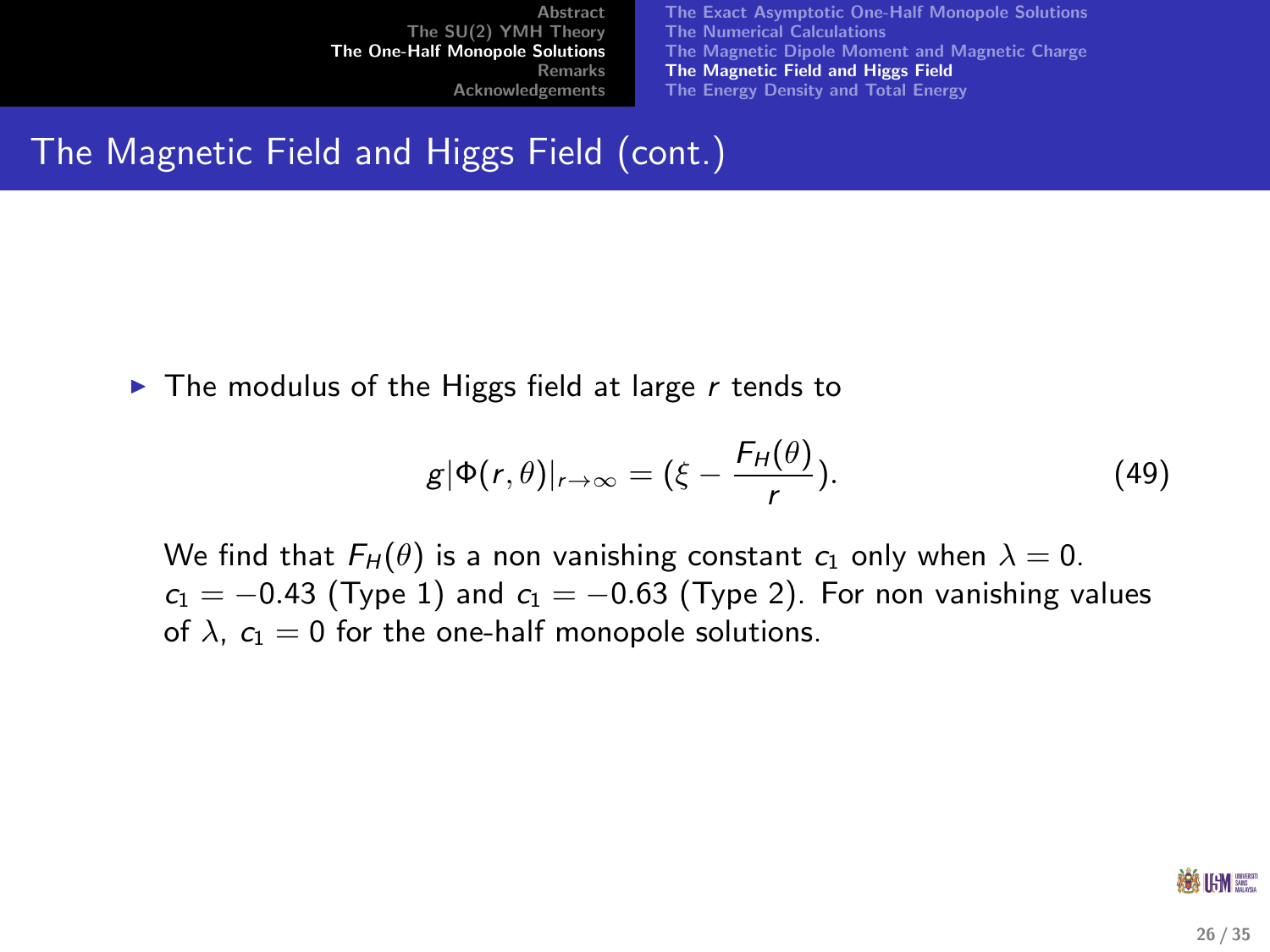

<span id="page-26-0"></span>Figure 3: Contour plot of the 't Hooft magnetic field lines, unit vector field plot of the 't Hooft magnetic field and Higgs field vector plots of the (a) Type B1 and (b) Type B2 solutions along the x-z plane at  $y = 0$  when  $\lambda = \xi = 1$ . The \* indicates the location of the one-half monopole.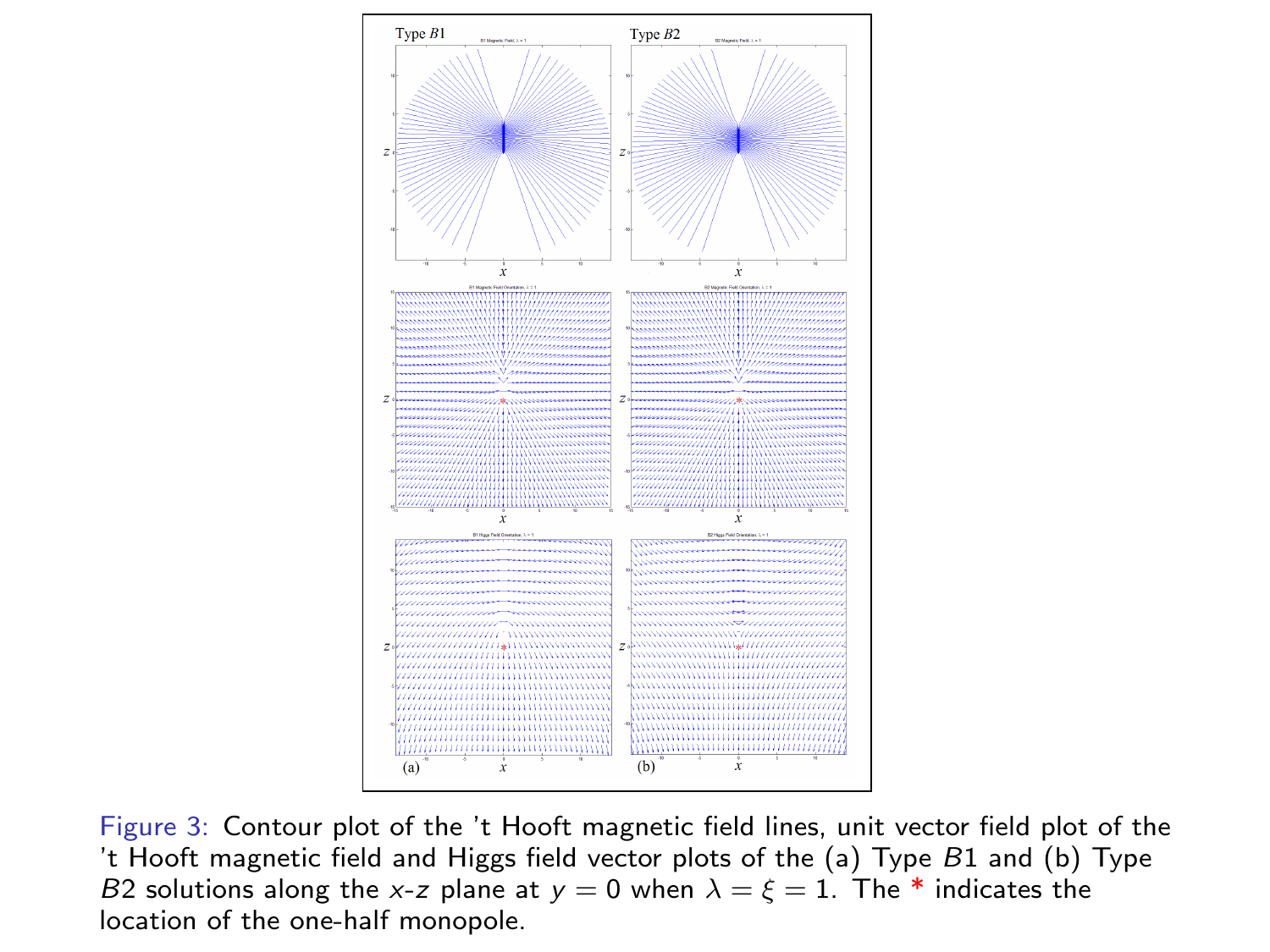

<span id="page-27-0"></span>Figure 4: The 3D surface and contour plots of the Higgs field modulus |Φ| of the (a) Type B1 and (b) Type B2 one-half monopole solutions along the x-z plane at  $y = 0$ when  $\lambda = \xi = 1$ .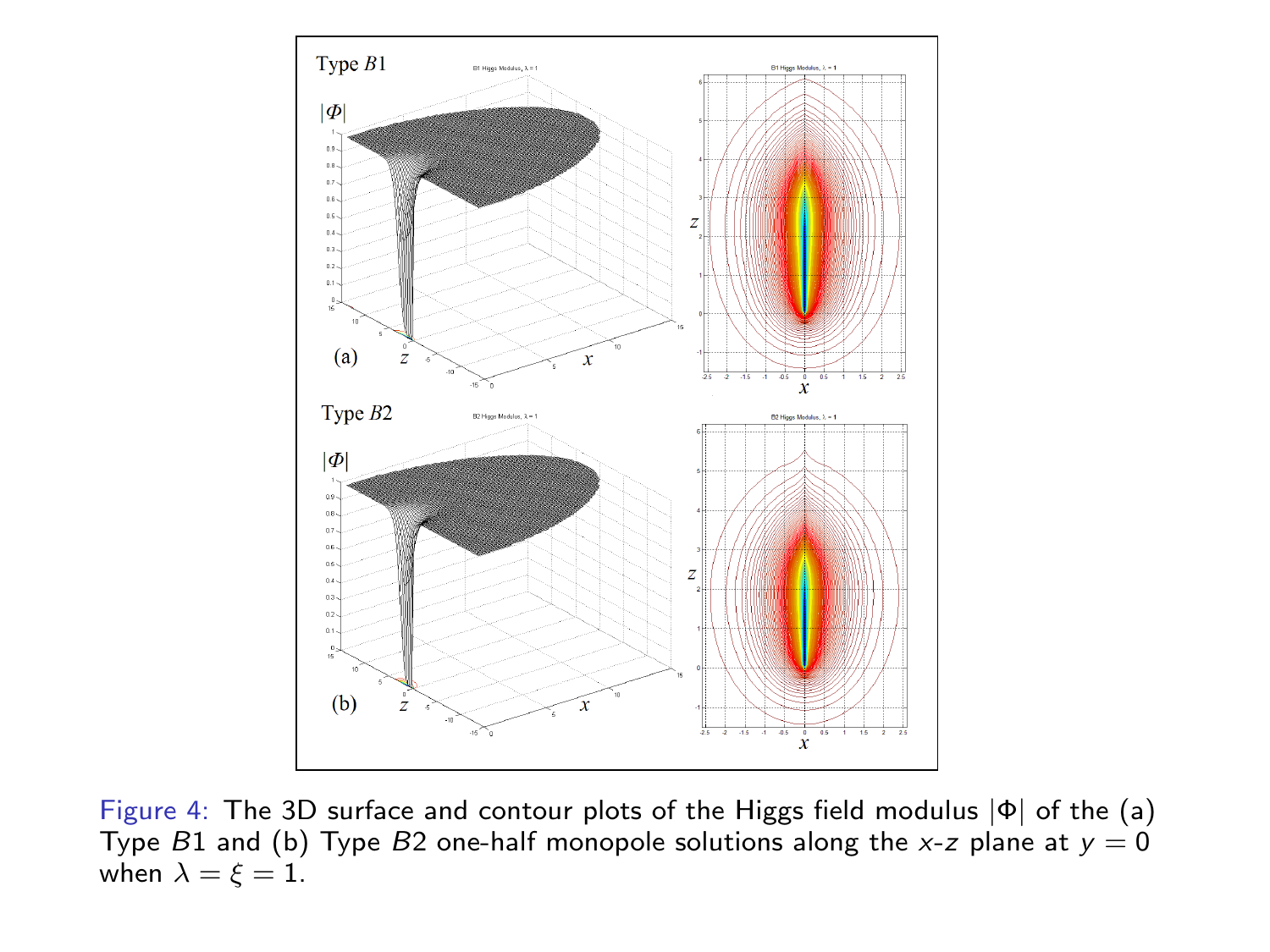[The Exact Asymptotic One-Half Monopole Solutions](#page-13-0) [The Numerical Calculations](#page-16-0) [The Magnetic Dipole Moment and Magnetic Charge](#page-19-0) [The Magnetic Field and Higgs Field](#page-24-0) [The Energy Density and Total Energy](#page-28-0)

## The Energy Density and Total Energy

- $\triangleright$  The total dimensionless energy [\(12\)](#page-7-1) of the Type 1 one-half monopole solutions is 0.509 and that of the Type 2 solutions is 0.525 when  $\lambda = 0$ . Their total energies are higher than the BPS total energy of a one-half monopole which is  $\frac{1}{2}$ .
- $\triangleright$  The total energies of the one-half monopole solutions are plotted versus  $\lambda^{1/2}$  and ln $(1+\lambda)$  for values  $0\geq\lambda\geq12.$  Figure  $1$  (c), (d). For a particular value of  $\lambda$ , the Type 2 solutions possess higher total energy compared to the Type 1 solutions.
- **If** The total dimensionless energy [\(12\)](#page-7-1) when  $\xi = g = 1$ , can be written as

$$
E = \int \mathcal{E} d\theta \, dr, \quad \mathcal{E} = \frac{1}{4} r^2 \sin \theta \{ B_i^a B_i^a + D_i \Phi^a D_i \Phi^a + \frac{\lambda}{2} (\Phi^a \Phi^a - \xi^2)^2 \}, \tag{50}
$$

<span id="page-28-0"></span>where  $\mathcal E$  is the energy density. The 3D surface and contour line plots of  $\mathcal E$ of the one-half monopole solutions along the x-z plane at  $y = 0$  when  $\lambda = 1$  are shown in Figure [5.](#page-29-0) The shape of the one-half monopole is that of a rugby ball.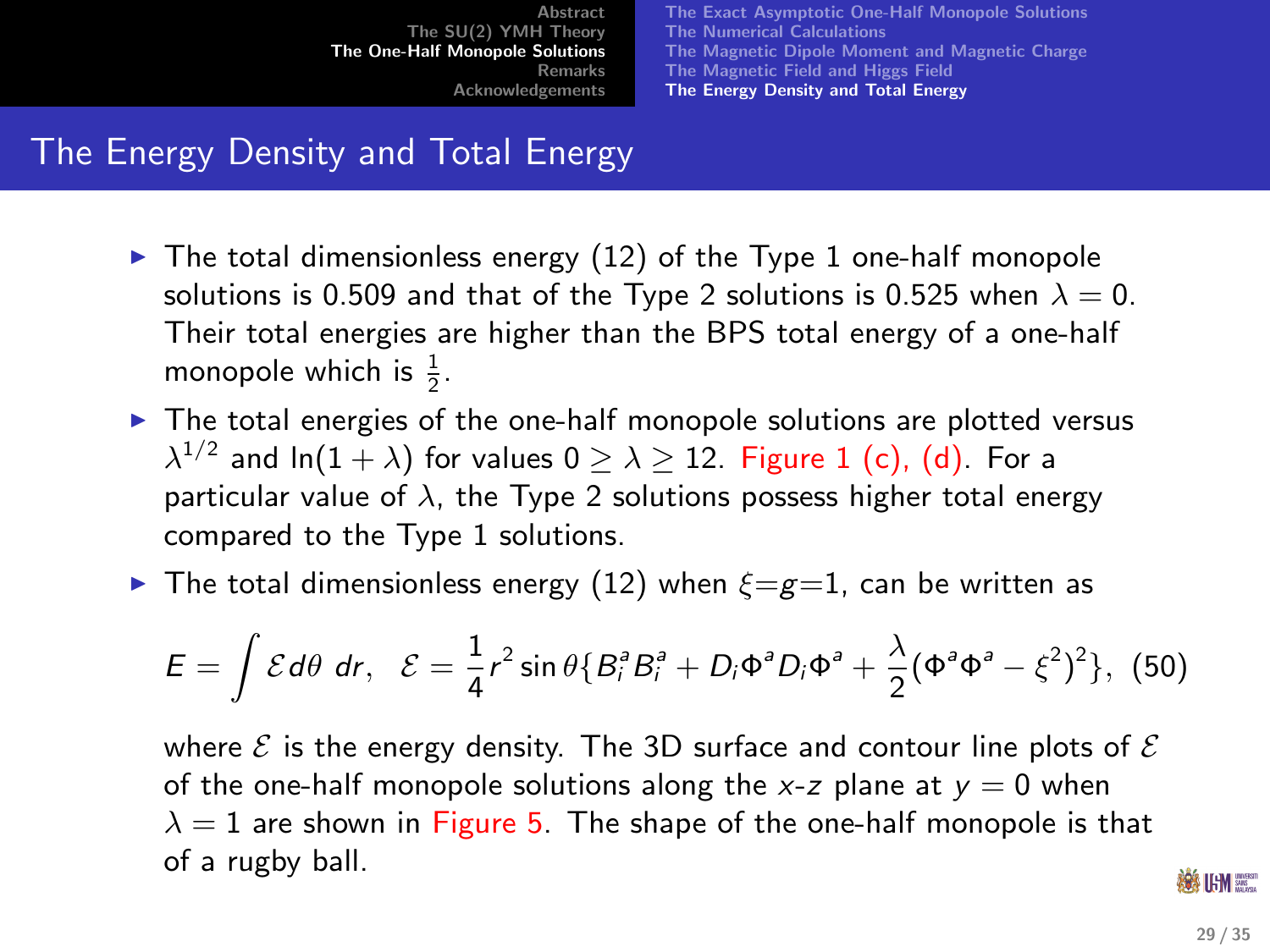

<span id="page-29-0"></span>Figure 5: 3D surface and contour plots of the energy density  $\mathcal E$  of the (a) Type  $B1$ and (b) Type B2 one-half monopole solutions along the x-z plane at  $y = 0$  when  $\lambda = \xi = 1$ .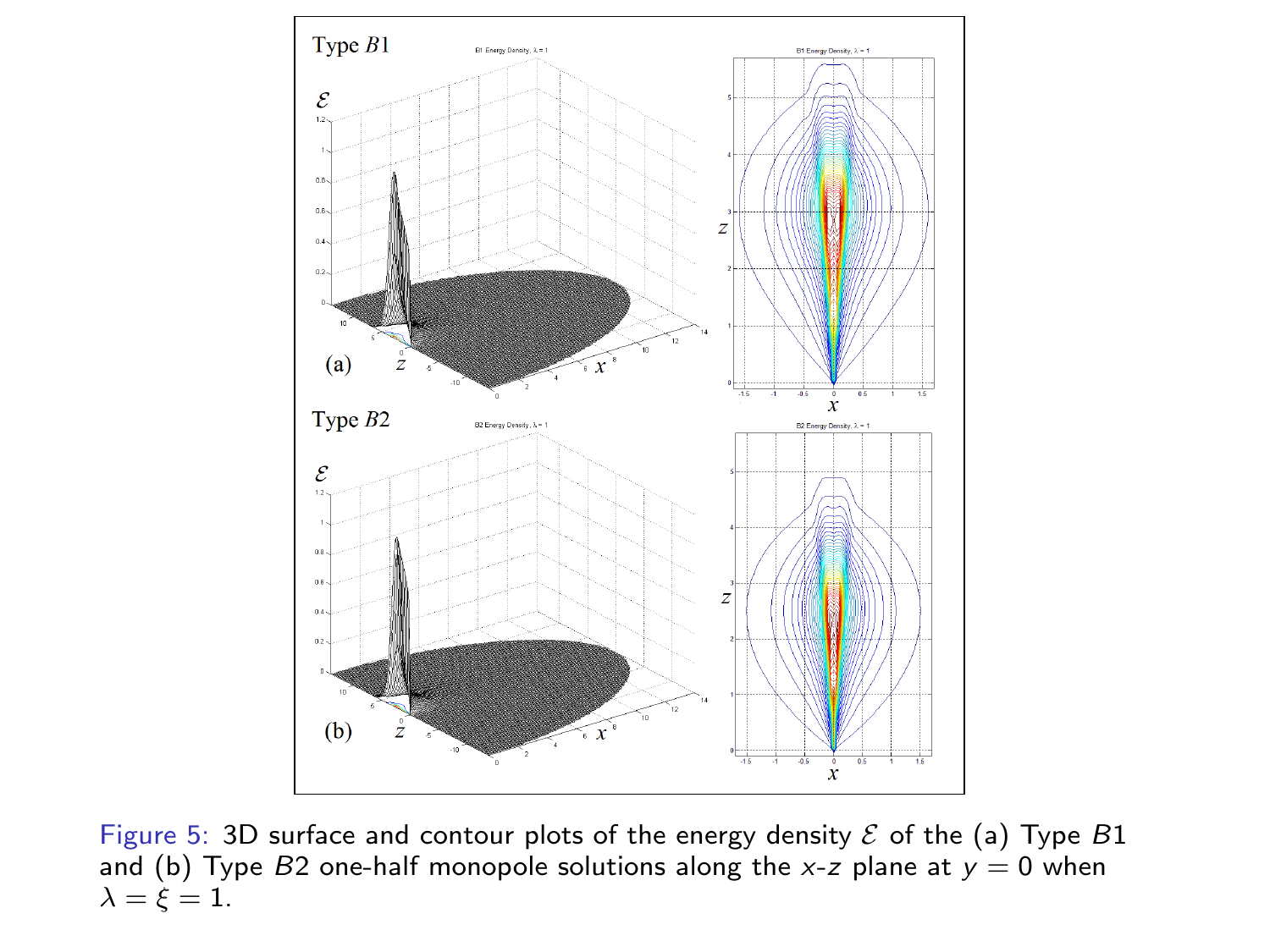### Remarks

- $\blacktriangleright$  From our analysis of the four one-half monopole solutions, we are able to conclude that the Type  $B$  solutions are exact  $180^\circ$  rotation of the z-axis about  $r = 0$  of the respective Type A solutions in 3D space. Hence they are gauge equivalent.
- <span id="page-30-0"></span> $\triangleright$  We have found two different one-half monopole, the Type 1 and Type 2, as they are not gauge equivalent along the boundary at  $\theta = \pi$  for the Type A solutions and along the boundary at  $\theta = 0$  for the Type B solutions. These solutions are distinct in the region where the energy of the one-half monopole is concentrated.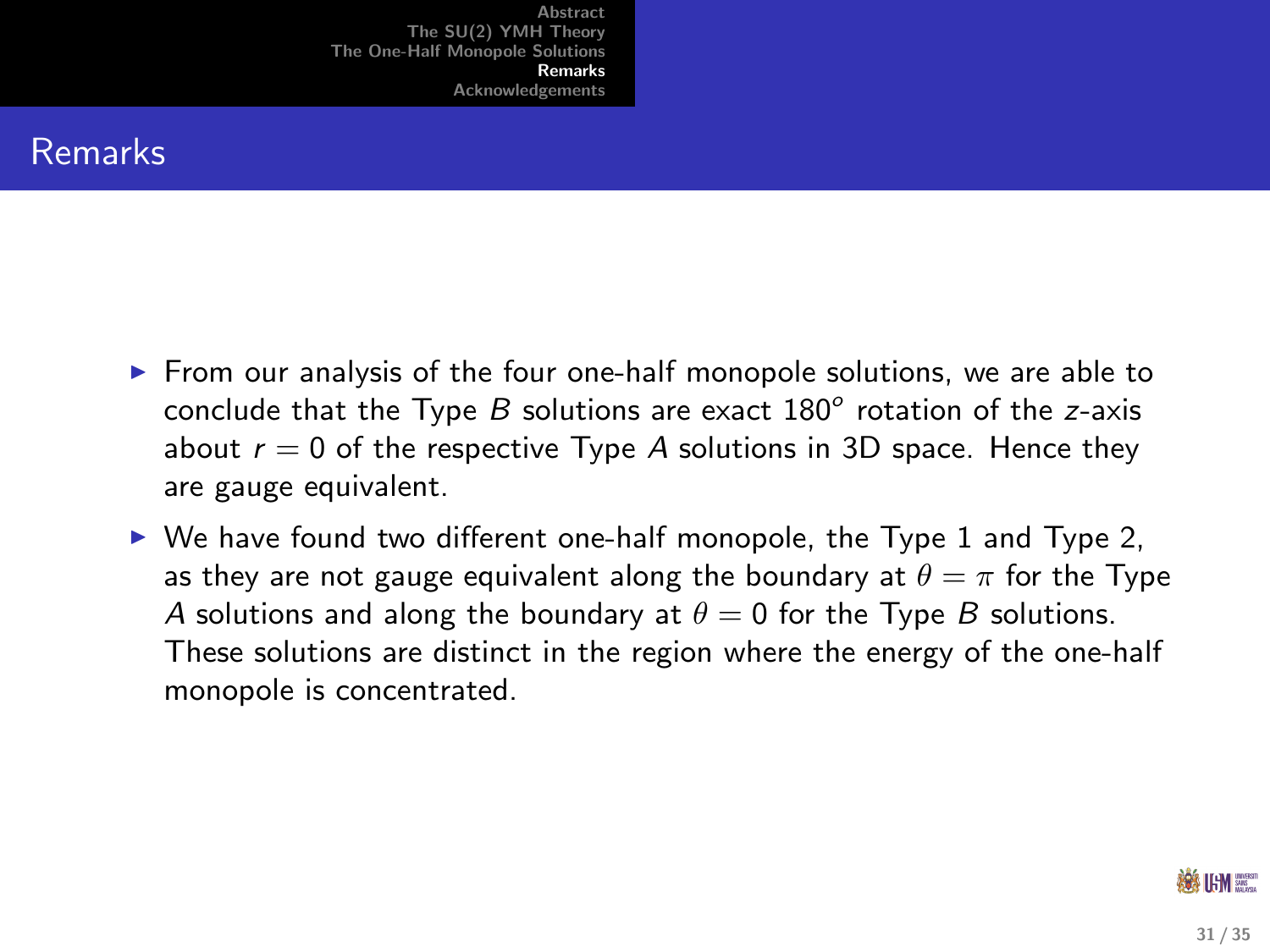### Acknowledgments

### Acknowledgments

The authors would like to thank the Universiti Sains Malaysia for the RU research grant (account Number: 1001/PFIZIK/811180) and the ICHEP 2012 conference organizer for the hospitality.

<span id="page-31-0"></span>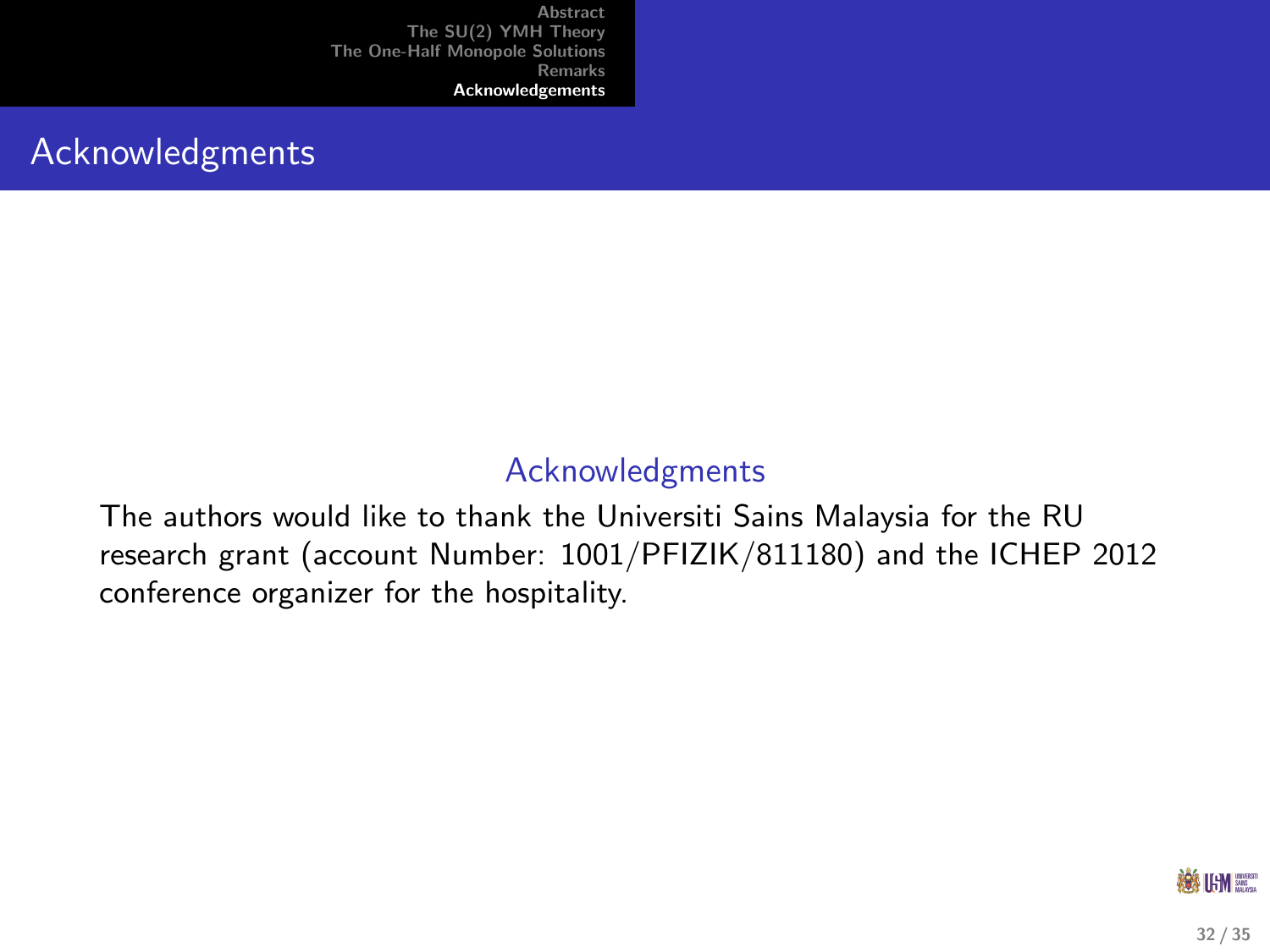#### References

- <span id="page-32-0"></span>[1] G. 't Hooft, Nucl. Phy. **B79**, 276 (1974); A.M. Polyakov, Sov. Phys. -JETP 41, 988 (1975); Phys. Lett. B59, 82 (1975); JETP Lett. 20, 194 (1974).
- [2] E.B. Bogomol'nyi and M.S. Marinov, Sov. J. Nucl. Phys. 23, 357 (1976).
- <span id="page-32-1"></span>[3] M.K. Prasad and C.M. Sommerfield, Phys. Rev. Lett. 35, 760 (1975); E.B. Bogomol'nyi, Sov. J. Nucl. Phys. 24, 449 (1976).
- [4] C. Rebbi and P. Rossi, Phys. Rev. **D22**, 2010 (1980); R.S. Ward, Commun. Math. Phys. 79, 317 (1981); P. Forgacs, Z. Horvarth and L. Palla, Phys. Lett. B99, 232 (1981); Nucl. Phys. B192, 141 (1981); M.K. Prasad, Commun. Math. Phys. 80, 137 (1981); M.K. Prasad and P. Rossi, Phys. Rev. D24, 2182 (1981).
- [5] E.J. Weinberg and A.H. Guth, Phys. Rev. D14, 1660 (1976).
- [6] Rosy Teh and K.M. Wong, J. Math. Phys. 46, 082301 (2005); Int. J. Mod. Phys. A20, 4291 (2005).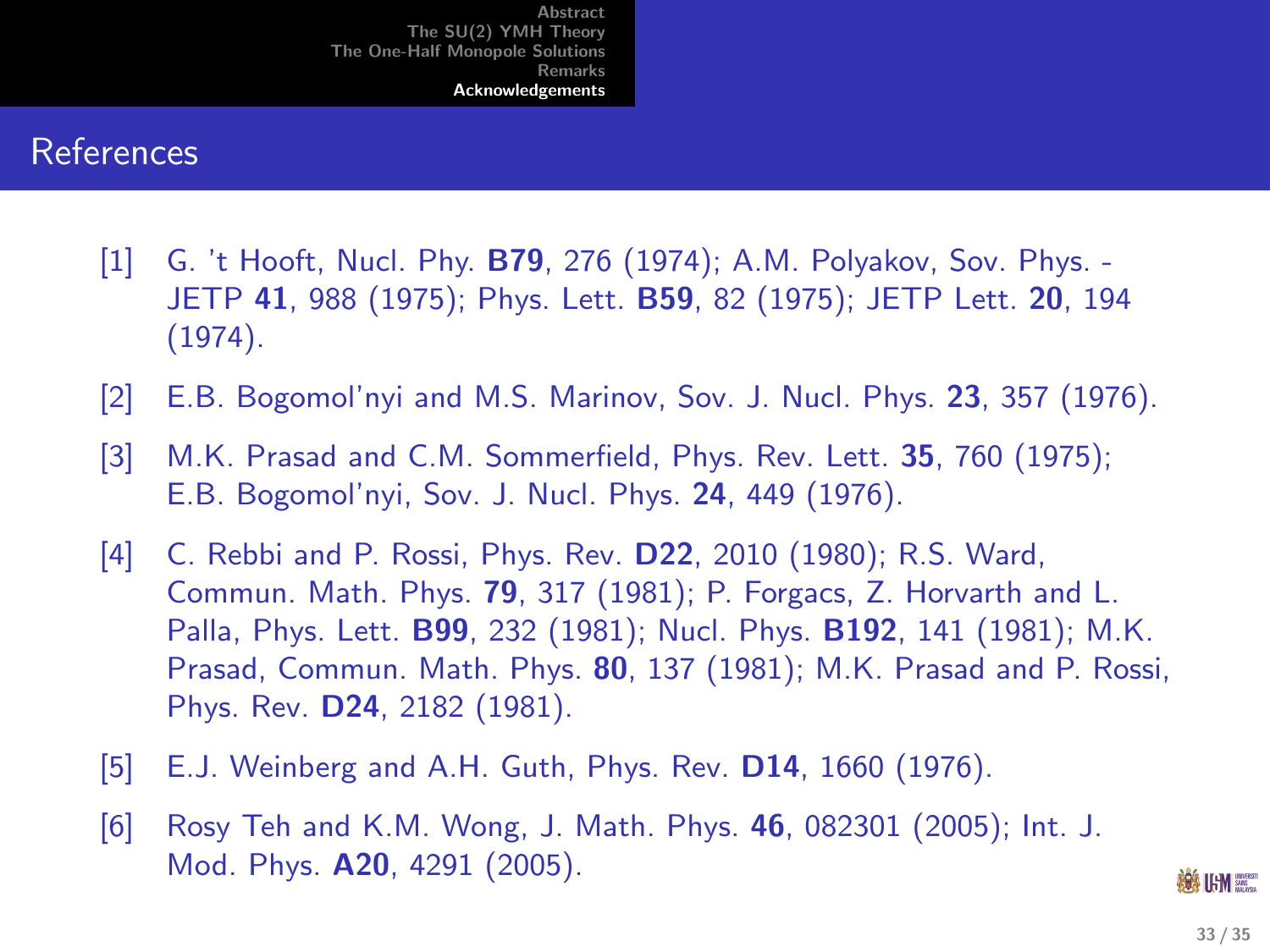### References (cont.)

- [7] P.M. Sutcliffe, Int. J. Mod. Phys. A12, 4663 (1997); C.J. Houghton, N.S. Manton and P.M. Sutcliffe, Nucl.Phys. B510, 507 (1998).
- <span id="page-33-2"></span>[8] B. Kleihaus and J. Kunz, Phys. Rev. D61, 025003 (2000); B. Kleihaus, J. Kunz, and Y. Shnir, Phys. Lett. B570, 237, (2003); B. Kleihaus, J. Kunz, and Y. Shnir, Phys. Rev. D68, 101701 (2003); Phys. Rev. D70, 065010 (2004).
- [9] Rosy Teh, K.G. Lim and P.W. Koh, AIP Conference Proceedings Volume 1150, 424 (2009).
- [10] E. Harikumar, I. Mitra, and H.S. Sharatchandra, Phys. Lett. B557, 303 (2003).
- [11] Rosy Teh and K.M. Wong, Half-Monopole and Multimonopole, Int. J. Mod. Phys. A20, 2195 (2005).
- <span id="page-33-1"></span><span id="page-33-0"></span>[12] N.S. Manton, Nucl. Phys. (N.Y.) **B126**, 525 (1977).
- [13] J. Arafune, P.G.O. Freund, and C.J. Goebel, J. Math. Phys. 16, 433 (1975).

88 IHM 387 34 / 35